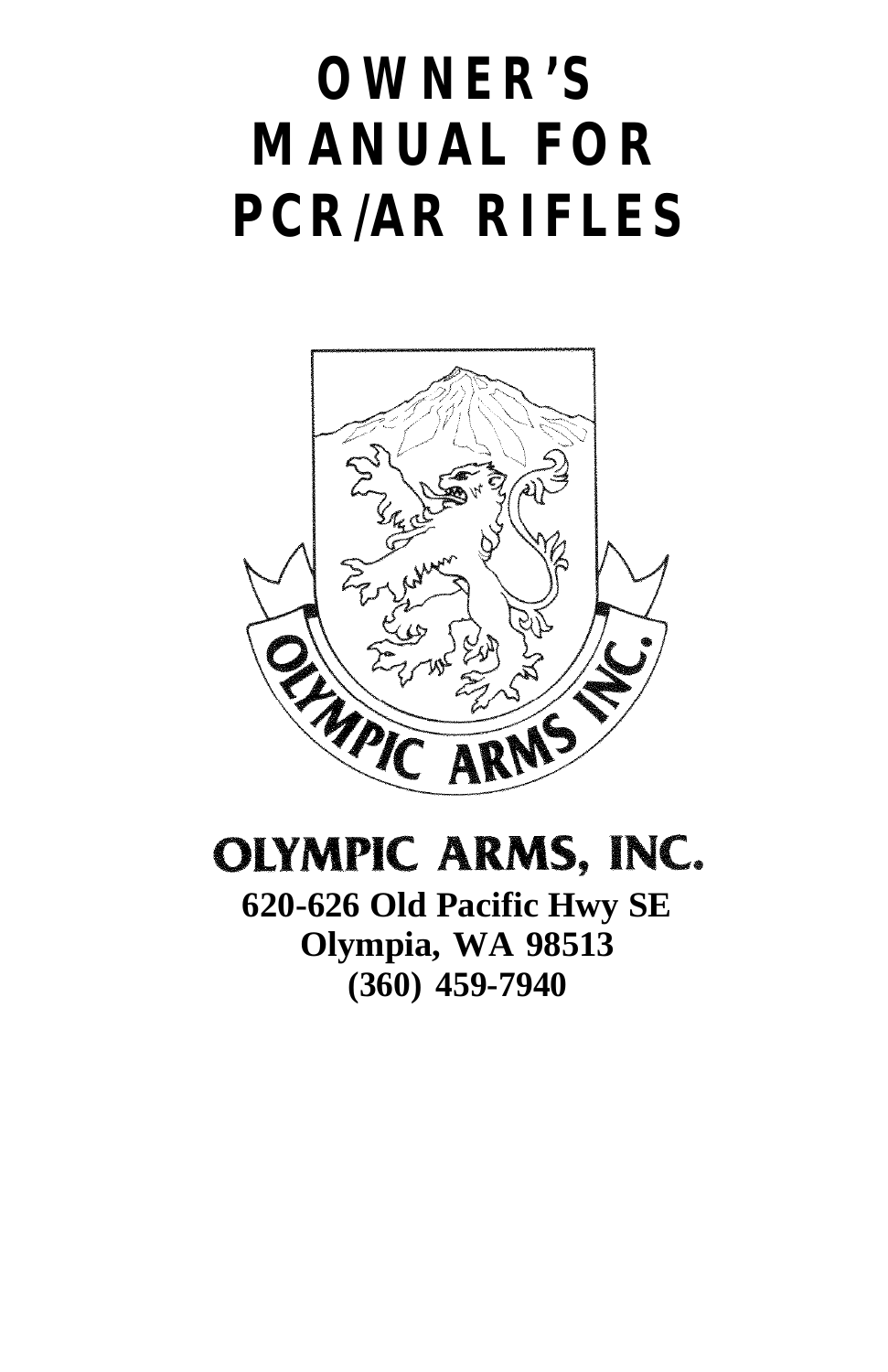# **WARNING**

To avoid accidental firing, BE SURE WEAPON IS CLEAR. Failure to do so could result in serious injury or death.

Be sure the cam pin is installed in the bolt group. If it isn't, your rifle can still fire and will explode causing injury or death.

DO NOT exchange or switch bolt assemblies from one AR-15 to another. It could cause damage to both you and your rifle.

DON'T OVERHEAT YOUR AR-15 BARREL. Sustained firing of the AR-15 will rapidly raise the temperature of the barrel to a critical point.

Firing 140 rounds, rapidly and continuously, will raise the temperature of the barrel to the COOKOFF POINT. At this temperature, any live round remaining in the chamber for any reason may detonate (cookoff) in as short a period as 10 seconds.

If the cookoff point is felt to be possible, clear your *weapon and allow it to cool.*

Sustained rate of fire for the AR-15 is 12-15 rounds per minute. This is the actual rate of fire that this weapon can continue to deliver for an indefinite length of time without seriously overheating.

Sustained rate of fire should never be exceeded except under circumstances of extreme urgency.

If your bolt fails to unlock and you try to free it by banging the buttstock on the ground, keep clear of the muzzle.

If there's water in the barrel, don't fire the rifle. It could explode.

If you experience a noticeable difference in sound or recoil, STOP FIRING. Either condition could indicate an incomplete propellant bum and a bullet still in the bore. Retract bolt slowly and remove fired cartridge case. Clear weapon and check for unburned powder grains in the receiver or bore, and for a bullet in the bore. Remove unburned propellant or bullet from bore before resuming firing or barrel could explode. If bullet is lodged in bore, take your rifle to a qualified gunsmith.

If your rifle stops firing with a live round in the chamber of a hot barrel, remove the round quickly. If you cannot remove the round within 10 seconds, point the rifle in a safe direction and wait 15 minutes. In this way, you won't be injured by a possible ammunition cookoff, which could happen within 10 seconds after contact with a hot chamber. Clear rifle.

Use only authorized ammunition that is manufactured to U.S. specifications.

Please read this manual carefully before attempting to use your AR-15.

## **REPORTING ERRORS AND RECOMMENDING IMPROVEMENTS**

You can help us improve this manual. If you find any mistakes or if you know of a way to improve the procedures, please let us know. Mail your letter to Olympic Arms, Inc., 624 Old Pacific Highway S.E., Olympia, WA 98503, and we will try to incorporate your suggestions in the next update of this manual. *Thank you.*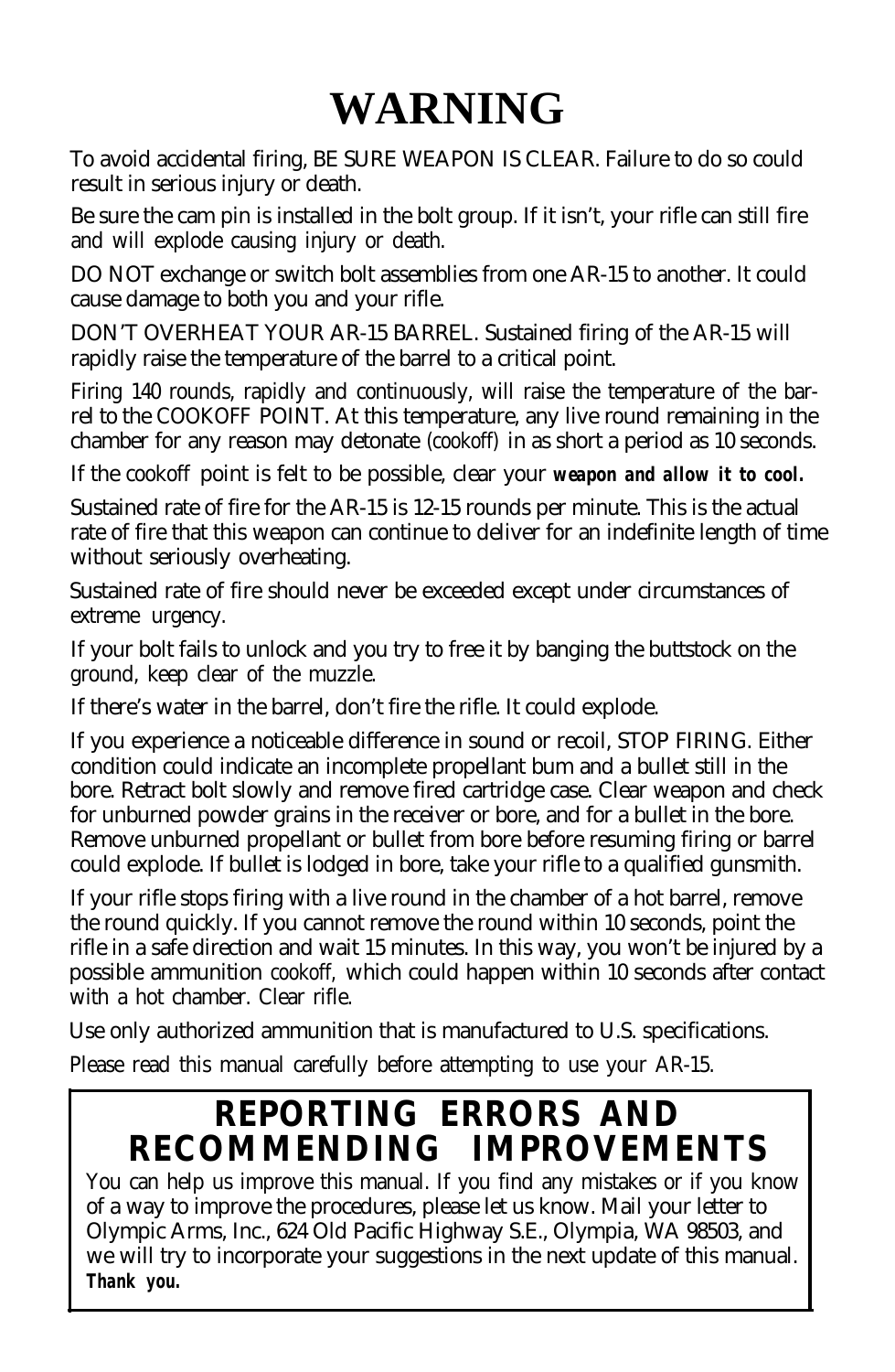## **Table of Contents**

| <b>Operating Instructions</b>                                           |   |
|-------------------------------------------------------------------------|---|
| Description and Use of Operator's Controls                              | 5 |
| Sight Adjustments                                                       | 6 |
| Magazine Insertion and Loading                                          | 8 |
| Chambering and Firing                                                   | 9 |
| 10<br>Clearing Your AR-15                                               |   |
| 12<br><b>Operation Under Unusual Conditions</b>                         |   |
| 13<br>Field Stripping                                                   |   |
| 13<br>Hand Guards The "Buddy System"                                    |   |
| 17<br>Maintenance of Upper Receiver and Barrel Assembly                 |   |
| 18<br>Maintenance of Charging Handle Assembly and Bolt Carrier Assembly |   |
| 21<br>Maintenance of Lower Receiver and Extension Assembly              |   |
| 22<br><b>Reassembly of AR-15</b>                                        |   |
| 26<br><b>Functional Check</b>                                           |   |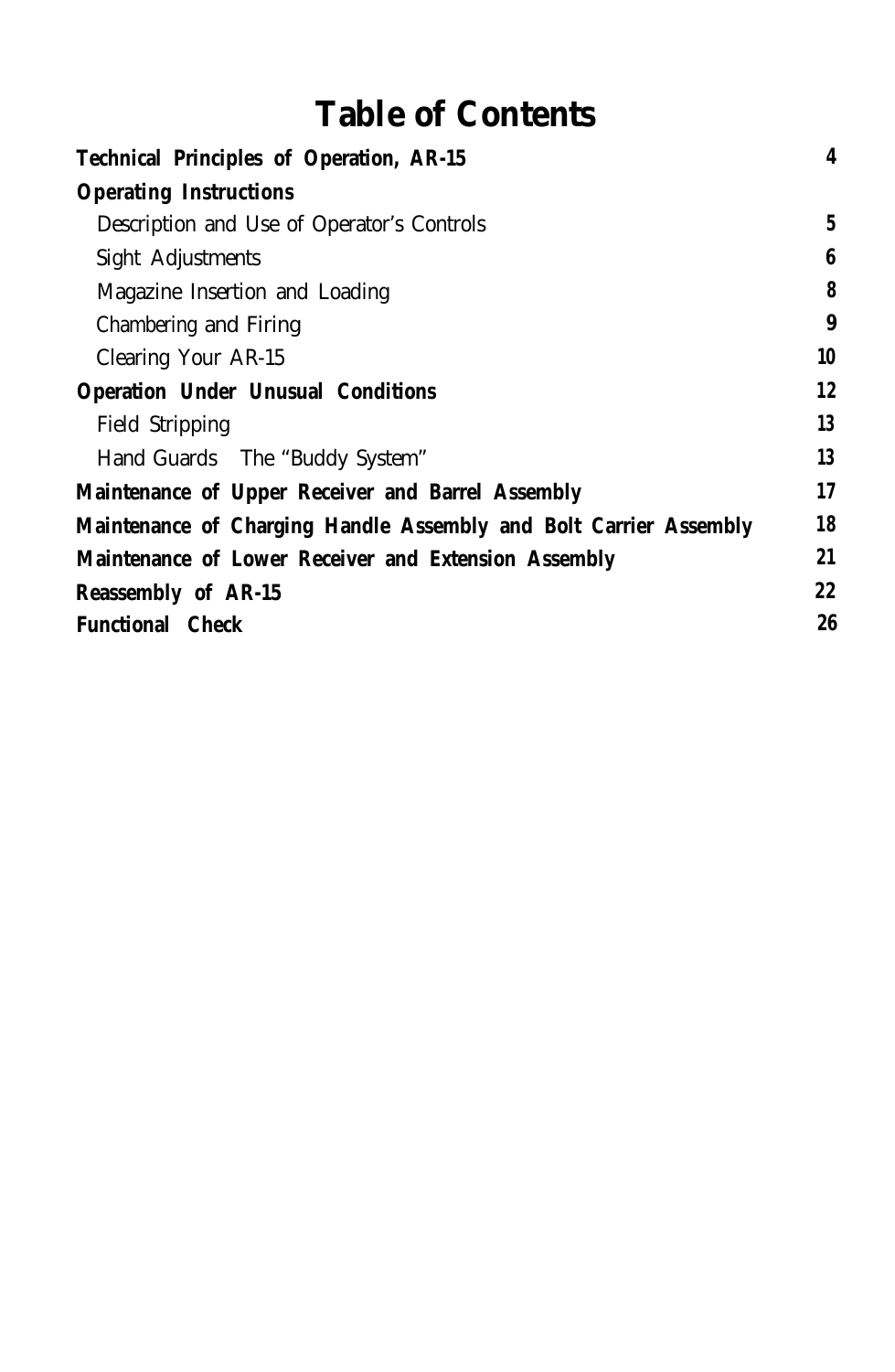## **Technical Principles of Operation**

#### NOTE:

Magazine may be loaded with bolt assembly open or closed.

- 1. Place selector on SAFE
- 2. Insert loaded cartridge magazine in magazine well and chamber a round.
- 3. Face the target, move the selector lever from SAFE to FIRE and place the rifle to your shoulder.
- 4. Align the front and rear sight with the target and squeeze the trigger.
- 5. Squeezing the trigger releases the firing pin and allows it to impact the primer on the round.
- 6. The primer ignites the propellant in the round.



- 7. Gas from the burning propellant pushes the projectile along the barrel of the rifle.
- 8. The rifling in the barrel causes the projectile to rotate, which provides stability during flight to the target.
- 9. When the round reaches the approximate end of the barrel, expanding gases from burning propellant pass out through gas port and into gas tube. Gas goes into bolt carrier assembly, ejects old cartridge, and chambers a new round.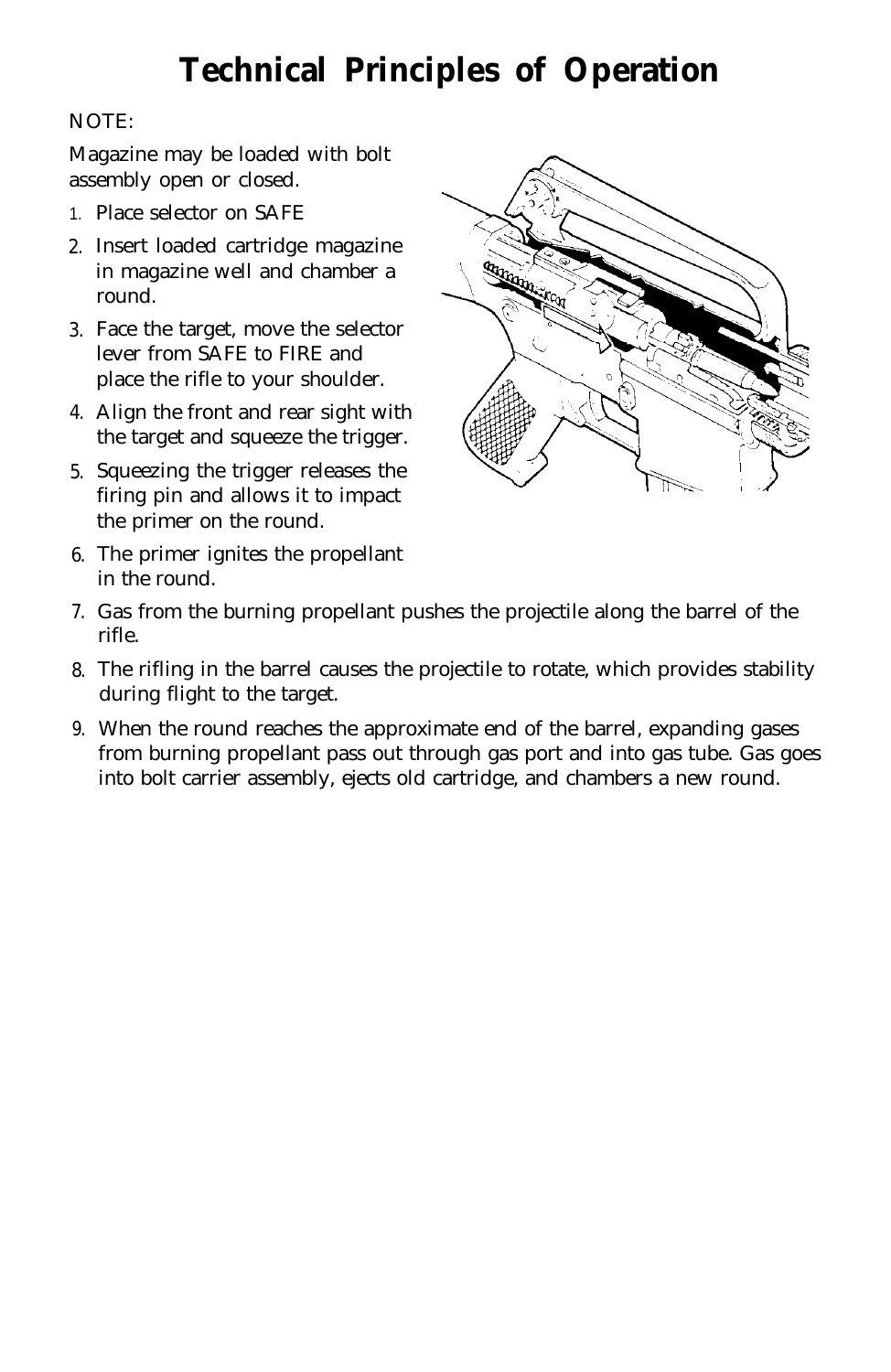## **Operating Instructions**

**Description and Use of Operator's Controls and Indicators**



## **MECHANICAL CONTROLS**

**REAR SIGHT** (**1**) - zeroes weapon and engages targets to 460 meters.

**HAND GUARD SLIP RING** (**2**) - keeps hand guards in place.

**FLASH SUPPRESSOR** (**<sup>3</sup>**) - reduces the amount of flash from muzzle when weapon is fired.

**EJECTION PORT COVER** (**4**) - protects upper receiver from foreign matter when weapon is not in use. Keep port cover closed when not used.

**CARTRIDGE MAGAZINE** (**5**) - supplies ammunition to weapon.

**MAGAZINE CATCH BUTTON** (**<sup>6</sup>**) - releases cartridge magazine (**<sup>5</sup>**) from weapon when pushed.

**LOWER RECEIVER AND EXTENSION ASSEMBLY** (**7**) -provides firing control for the weapon and provides storage for basic cleaning materials.

**FORWARD ASSIST ASSEMBLY** (**8**) -ensures that bolt is fully forward and locked. **SHOULDER GUN STOCK ASSEMBLY** (**9**) - stabilizes rifle.

**CHARGING HANDLE ASSEMBLY** (**10**) -cocks weapon when preparing to fire or clearing weapon.



**FRONT SIGHT POST** (11) - adjustble for elevation.

**CARRYING HANDLE ASSEMBLY** (**12**) -provides the means for hand-carrying the rifle. **SELECTOR LEVER** (**13**) - arms the rifle in fire or safes the rifle.

**TRIGGER** (**14**) -controls the firing of the weapon.

**SMALL ARMS SLING (15)** - provides the means for shoulder-carrying the weapon. **BOLT CATCH** (16) - moves the key and bolt carrier assembly forward when depressed. **UPPER RECEIVER AND BARREL ASSEMBLY** - directs the projectile upon firing.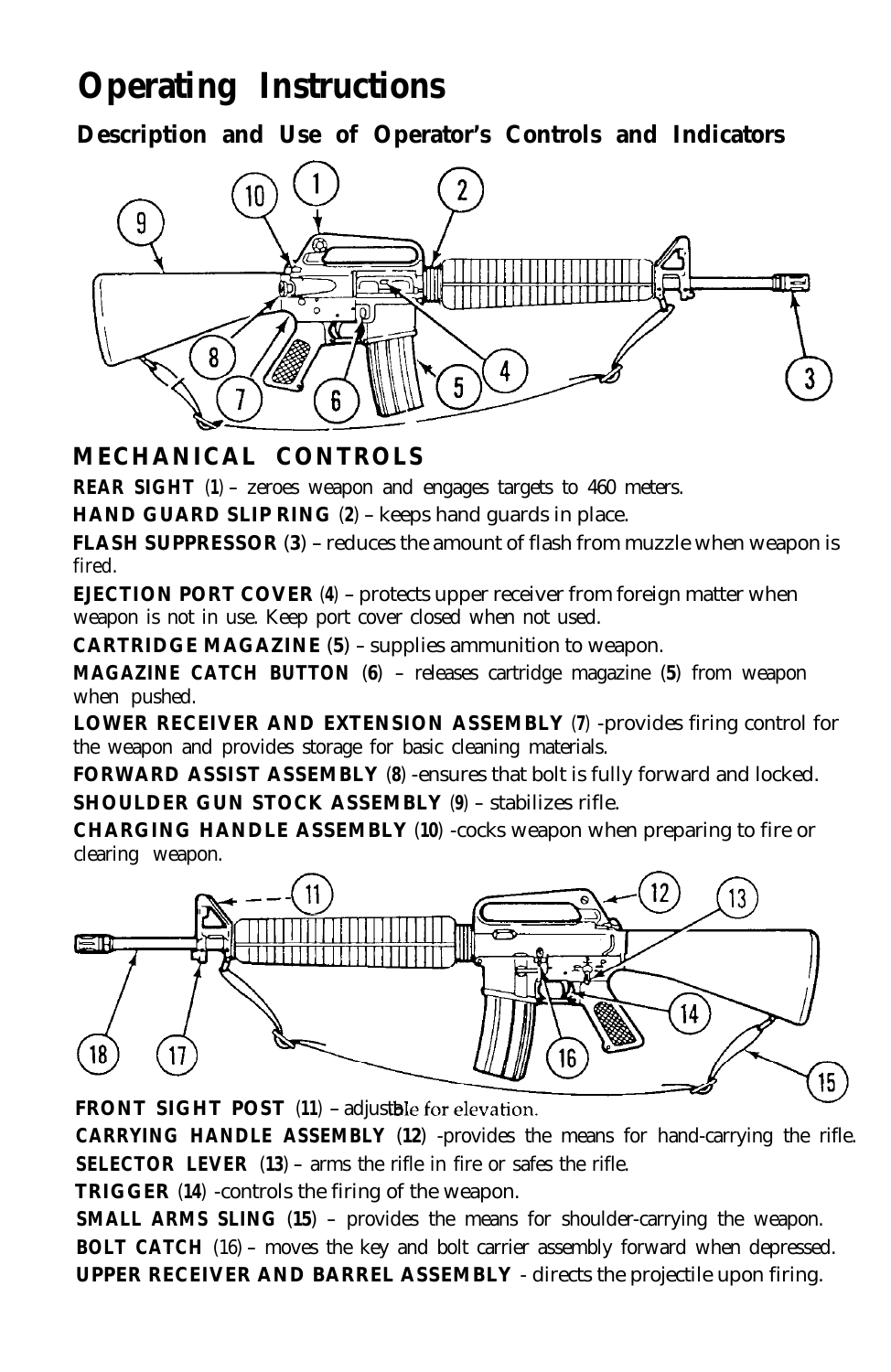## **Sight Adjustments - A-l Type**

**RIFLE SIGHTS (ZERO ADJUSTMENT)** - Move front (1) and rear (2) sights to make sure they can be adjusted. Return sights to zero setting of your rifle.



## **Sight Adjustments - A-2 Type**

ADJUSTABLE FRONT SIGHT POST



1. The front sight post is moved up or down when zeroing the rear sight. Once the rear sight is zeroed, the front sight post should not bemoved.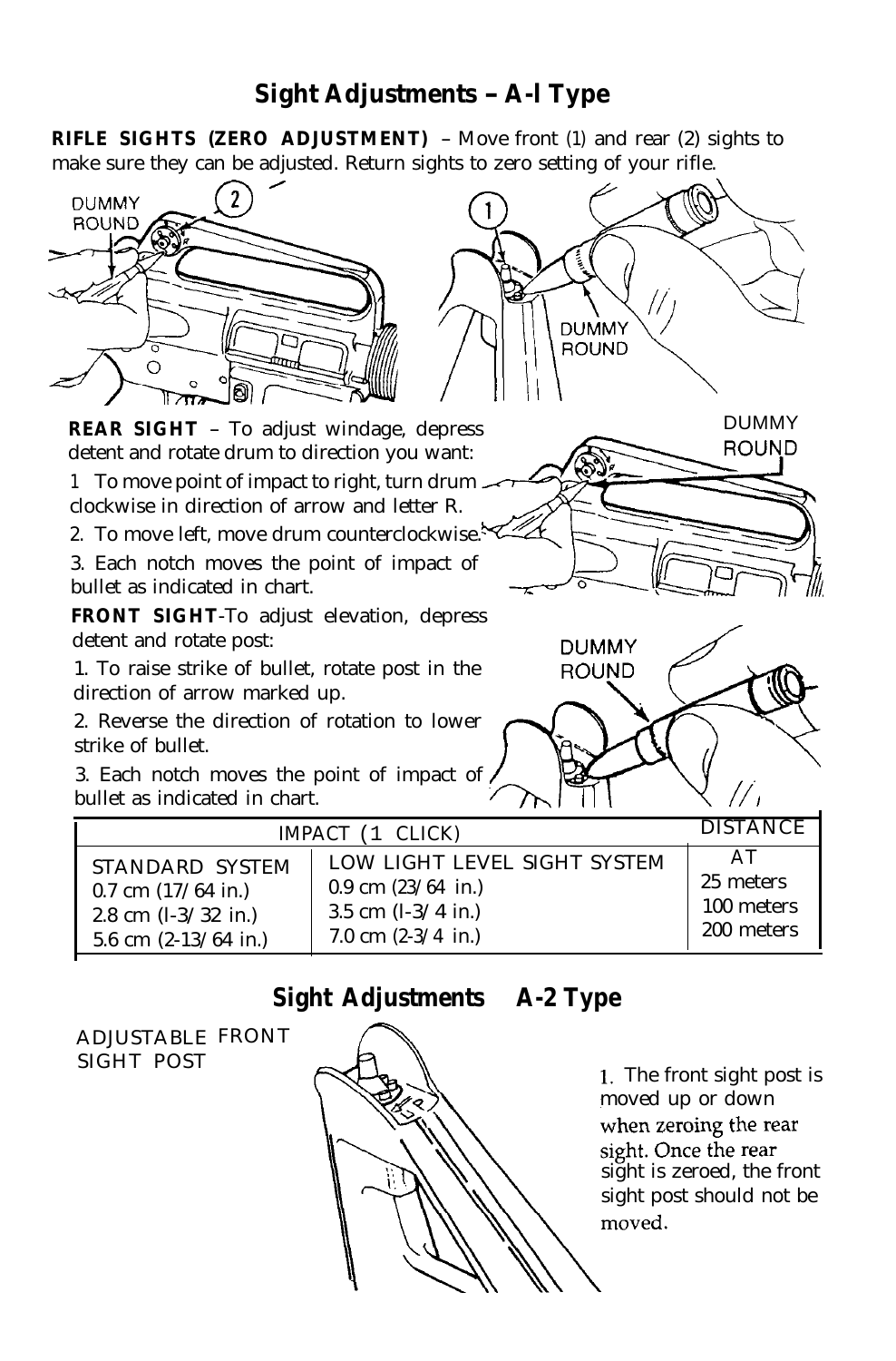## **Sight Adjustments - A-2 Type (cont'd) ADJUSTABLE REAR SIGHT HAS TWO APERTURES FOR RANGE**



2. SHORT RANGE - The "larger" aperture is used for O-200 meters range. As shown, the sight is set for O-200 meters. This larger aperture is only used when the rear sight is all the way down - the 300-meter mark is aligned with the mark on the left side of the receiver. **BATTLESIGHT ZERO**

When battlesights are on your rifle:

1. 'The front sight post and rear sight windage knob are adjusted so you can hit your point of aim at 300 meters.

2. The unmarked aperture must be in the up position.

3. The 300-meter mark is aligned with the mark on the left side of the receiver. ALL TH'E WAY DOWN)

## SHORT RANGE (O-200 METERS) NORMAL RANGE (300-800 METERS)



3. NORMAL RANGE L The aperture is unmarked and used for most firing situations. It is used in conjunction with the elevation knob for 300, 400, 500, 600, 700 and 800 meter targets.



**300** METERS ON ELEVATION KNOB (DIAL ROTATED

### **BATTLESIGHT ZEROING ADJUSTMENTS**

1. During zeroing procedures, only *the front sight post and windage knob* are adjusted to move the strike of the bullet on the target.

2. If you are zeroing on a 25-meter range, the rear sight elevation knob is adjusted to the 300-meter mark plus one "click" up.

**BATTLESIGHT ZEROING ADJUSTMENTS** *(all values rounded off)*

FOR WINDAGE KNOB (per click)

| <b>IMPACT</b>            | <b>DISTANCE</b> |
|--------------------------|-----------------|
| $0.3$ cm $(.175")$       | 25 meters       |
| $1.25$ cm t.5")          | 100 meters      |
| $2.5$ cm $(1")$          | 200 meters      |
| 3.8 cm $(1.5")$          | 300 meters      |
| $5.0 \text{ cm } (2)$    | 400 meters      |
| 6.3 cm $(2.5")$          | 500 meters      |
| 7.6 cm $(3")$            | 600 meters      |
| $8.8 \text{ cm } (3.5")$ | 700 meters      |
| $10.0 \text{ cm}$        | meters          |



To remember your correct battlesight zero windage, note location of windage scale and windage knob pointer (heavy mark on outside of knob).

Keep your correct battlesight zero windage on the rifle at all times.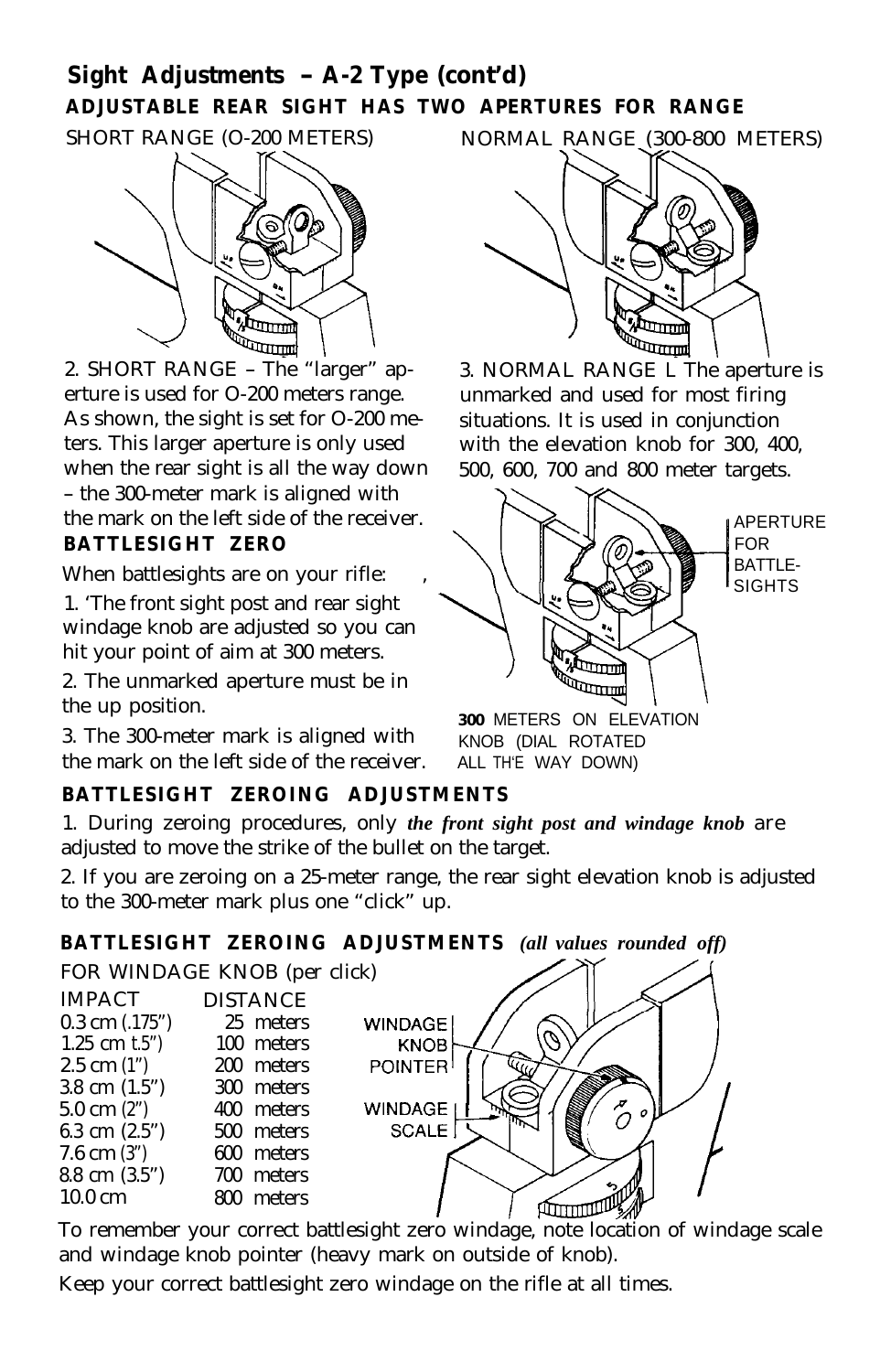## **Loading WARNING**

*Point muzzle in a safe direction \*



- 1. Pull charging handle assembly (1) rearward, lock bolt, and release charging handle. Place selector lever (2) on SAFE.
- 2. Pull charging handle assembly rearward and check to see that chamber is clear. Release charging handle assembly.



**NOTE**

*Magazine may be loaded with bolt assembly open or closed.*

Push upward on cartridge magazine (3) until magazine catch (4) engages and holds cartridge magazine.

Tap upward to make sure cartridge magazine is seated correctly.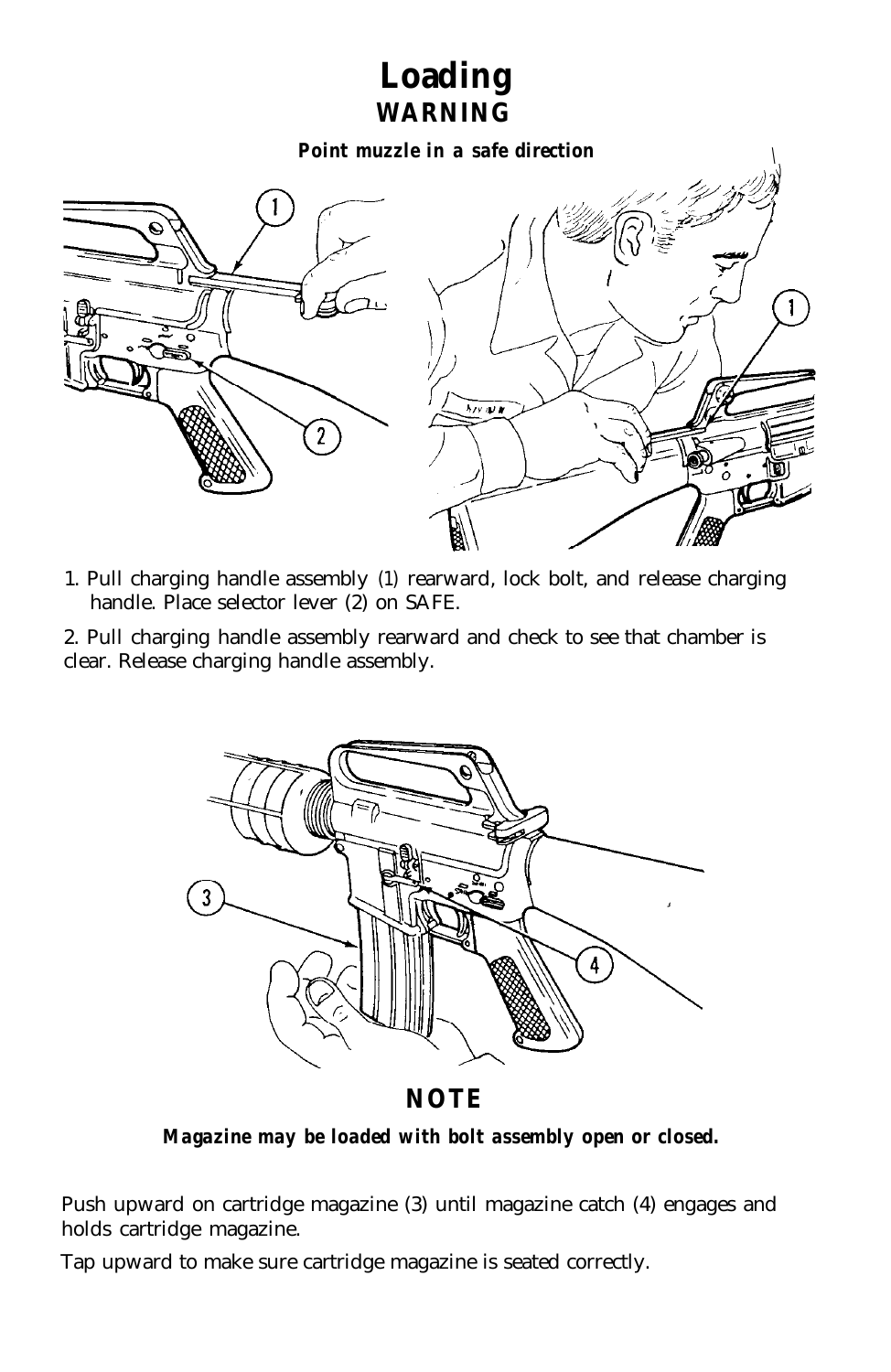## **Operating Procedure - Chambering and Firin**



1. Depress upper portion of bolt catch (1) to release the bolt



3. Move selector lever (3) to FIRE.

### **BOLT ASSEMBLY CLOSED**



1. Place the selector lever (1) on FIRE



2. Tap forward assist assembly (2) to ensure bolt is fully forward and locked.



4. Squeeze the trigger (4) and fire.



2. Pull charging handle assembly (2) all the way back.



3. Release the charging handle assembl $\gamma$  (2).



4. Never "ride" the charging handle assembly  $(2)$ . Let it go on its own.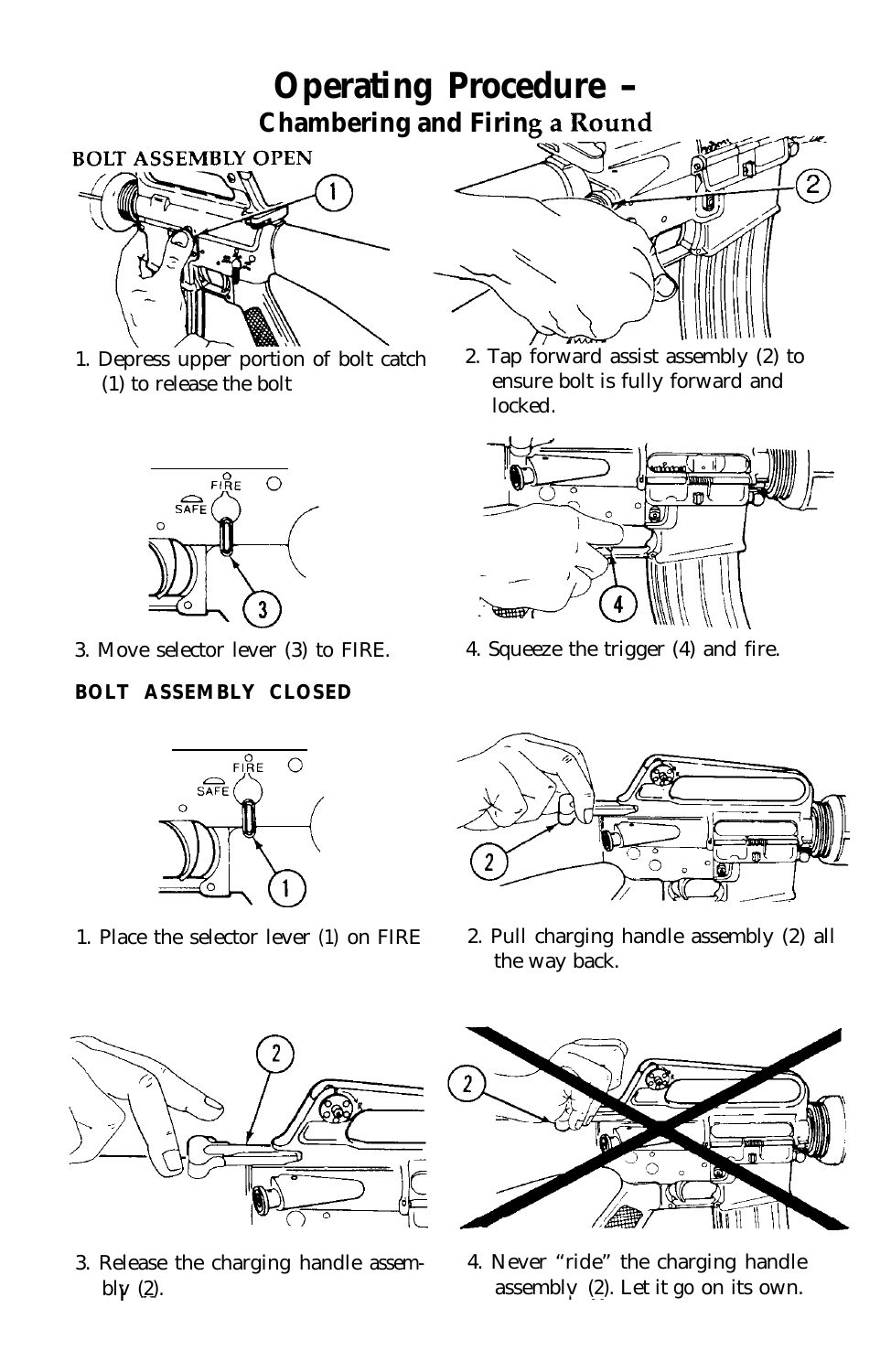## **Operating Procedure - Chambering and Firing a Round (Cont.)**



5. Tap forward assist assembly (3) to ensure bolt is fully forward and locked.

6. Squeeze the trigger (4) and fire.

**Operating Procedures -**

FIRE SAFE<sup>t</sup>





**Clearing Your Rifle**

#### **WARNING**

**To avoid accidental firing,** *always look into chamber after clearing weapon to make sure it does not contain a round.*

1. Place selector lever (1) on SAFE.

#### **NOTE**

*If weapon is not cocked, lever cannot be pointed toward SAFE.*

2. Remove cartridge magazine (2) by depressing magazine catch button (3) and pulling cartridge magazine (2) down.

3 To lock bolt open, pull charging handle assembly (4) rearward, press bottom of bolt catch (5), and allow bolt to move forward until it engages bolt catch. Return charging handle assembly (4) forward.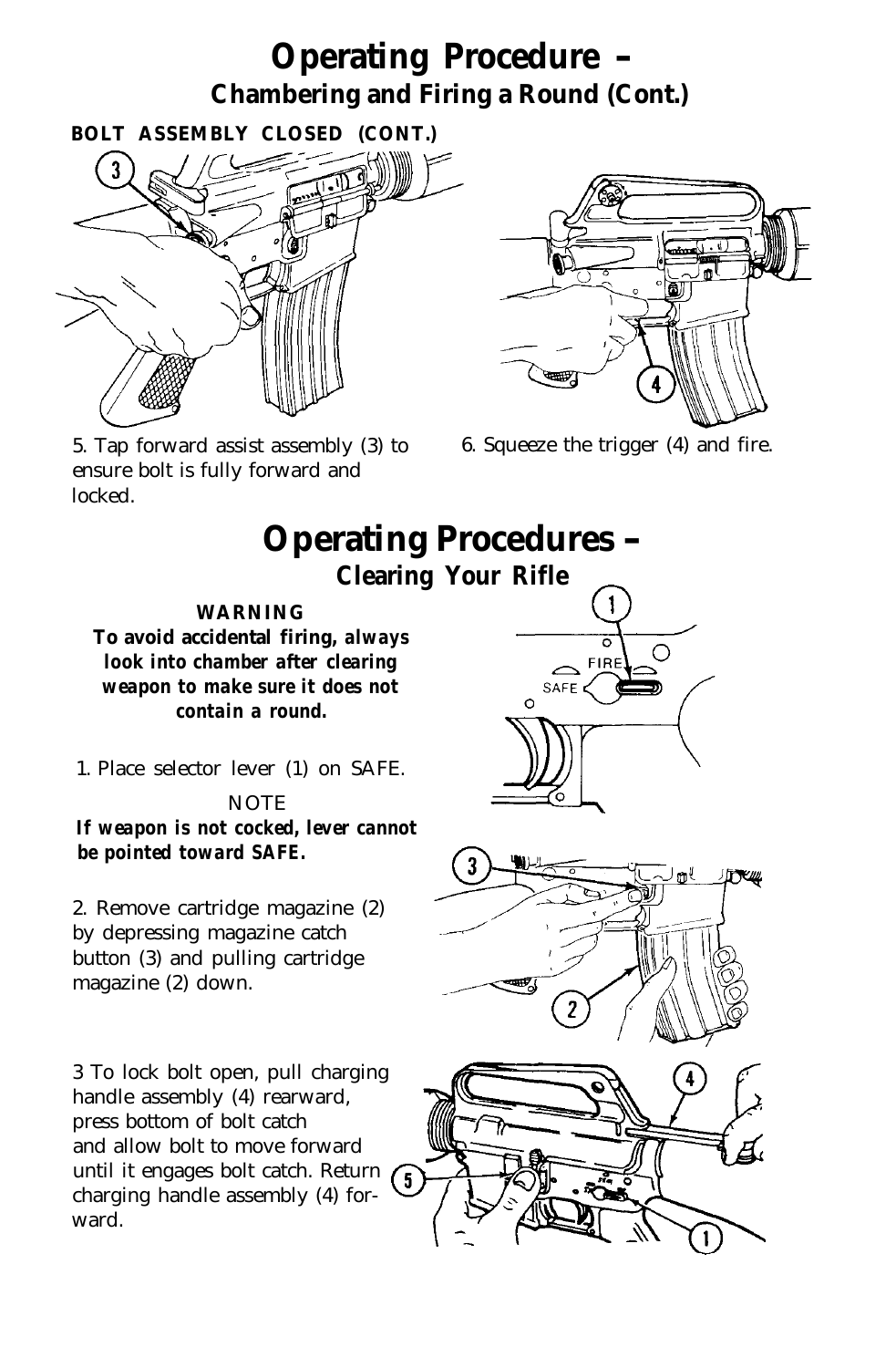## **Operating Procedures - Clearing Your Rifle (Cont.)**

#### **NOTE**

Ensure that selector lever (1) is on SAFE.

4. Check receiver and chamber (6) to ensure these areas contain no ammunition.





#### **NOTE**

If weapon is to be stored, it should be dry fired to release tension on hammer spring.

6. Place selector lever (1) on FIRE and squeeze trigger to release tension on hammer spring.



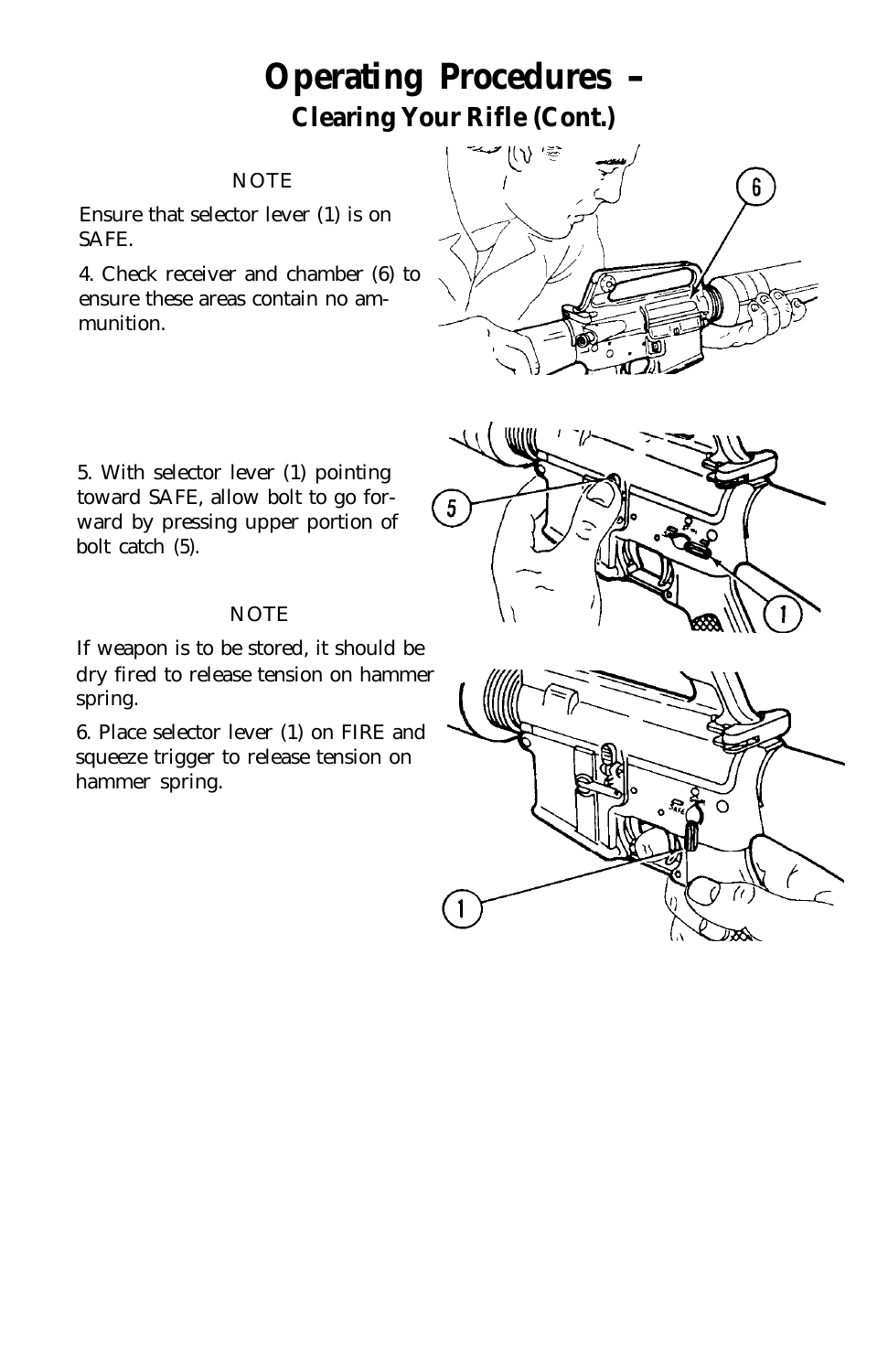## **Operation Under Unusual Conditions**

#### **NOTE**

*Unusual conditions are defined as any climatic condition requiring special maintenance of the weapon.*

*Perform the maintenance outlined for the climate that most applies to your operational area.*

### **HOT, DRY CLIMATES**

#### **NOTE**

#### *Hot, dry climates are usually dusty and sandy areas. They are hot during daylight hours and cool during the night hours.*

A. Dust and sand will get into the rifle and will cause malfunctions and excessive wear on component working surfaces through abrasive action during the firing operations.

B. Corrosion is less likely to form on metal parts in a dry climate; therefore, lubricate internal working surfaces only with a small of cleaner, lubricant and preservative (always shake CLP prior to use). Do not lubricate external parts of the rifle. Doing so will only collect dust and sand, making the rifle difficult to keep clean. Do not lubricate internal components of the magazines.

C. Using additional equipment - i.e., protective cap and spare magazine protective bags and overall rifle protective cover will help keep dust and sand from getting into the rifle. Use these items as the situation warrants. As a minimum effort to keep dust and sand out of your rifle, keep the ejection port cover closed, a cartridge magazine installed in the rifle, and a muzzle cap on the muzzle.

#### **NOTE**

*Before firing, remove the protective cap and keep for later use. However, it is not dangerous to fire the rifle with the protective cap. The cap will blow off when the first round is fired and may be lost.*

### **HEAVY RAIN**

Perform maintenance according to the appropriate climatic condition. Use additional equipment - protective cap and spare magazine, protective bags and overall rifle protective cover as the situation warrants. Always keep the rifle dry. Using the protective cap will help keep water out of the barrel. Always drain any water from the barrel before firing. Dry the bore with a swab and cleaning rod, if necessary.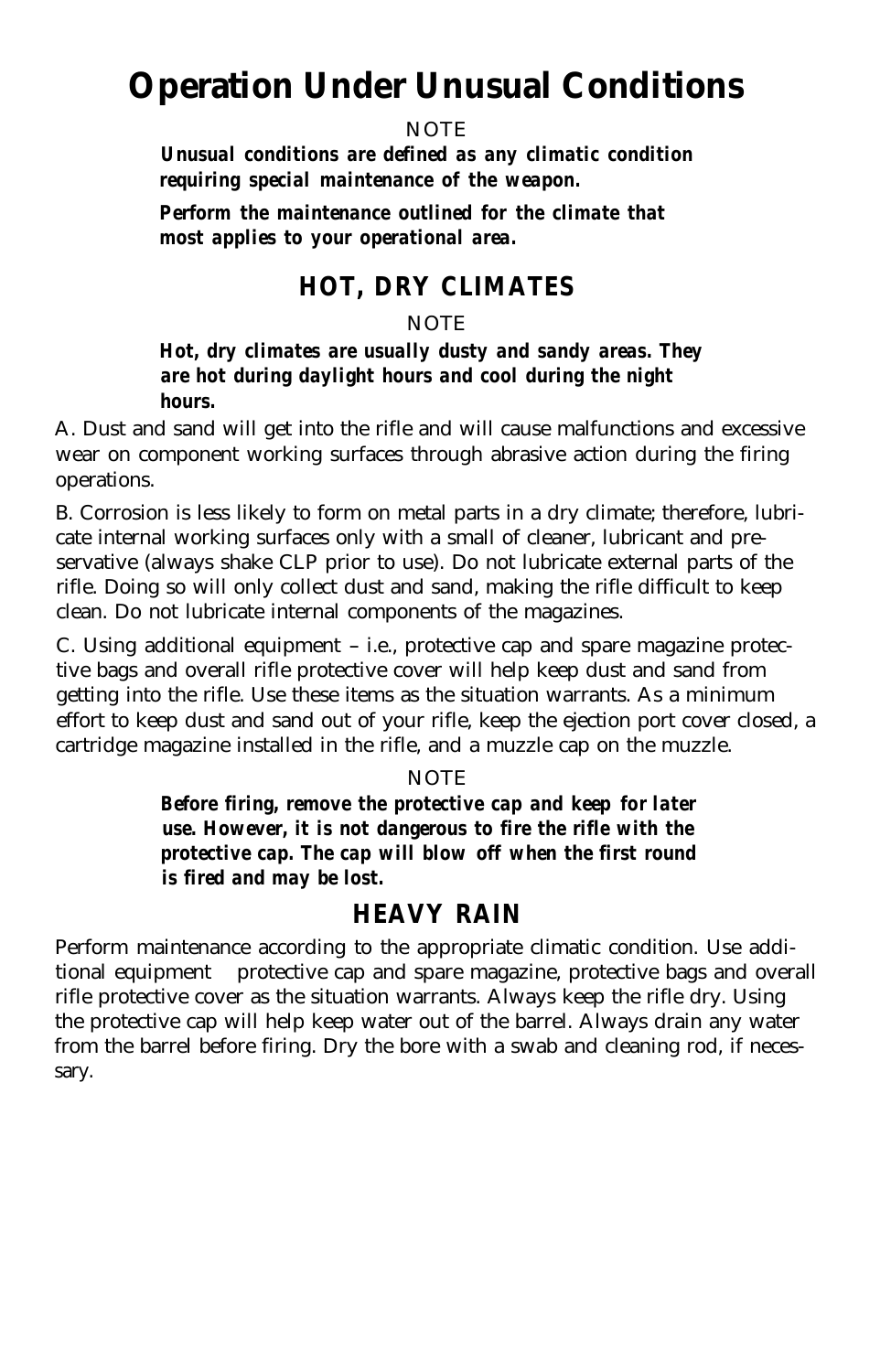## **Maintenance Procedures**

**Field-stripping Your AR-15**

سمند (م) الأمريكي<br>الرحمن

 $\overline{2}$ 

### **CLEARING RIFLE**

WARNING To avoid accidental firing, be sure rifle is clear. Pull back charging handle (1) and check chamber (2). Place selector lever on SAFE.

### **SLING**

Remove sling (1)

### **HAND GUARDS - THE "BUDDY SYSTEM"**

1. Remove and clean hand guards only if dirt and corrosion can be seen through hand guard vent holes.

2. Place the weapon on the buttstock (I) with one hand gripping the stock and the other gripping the lower end of the hand guard (2).

3. While your buddy presses down on the slip ring (3) (tell him to use two hands - it's easier), pull the hand guard (2) free.

4. Repeat procedure to remove other hand guard.

### **UPPER AND LOWER RECEIVERS**



1. Push takedown pin (1) as far as it goes.

2. Pivot upper receiver (2) from lower receiver (3)



1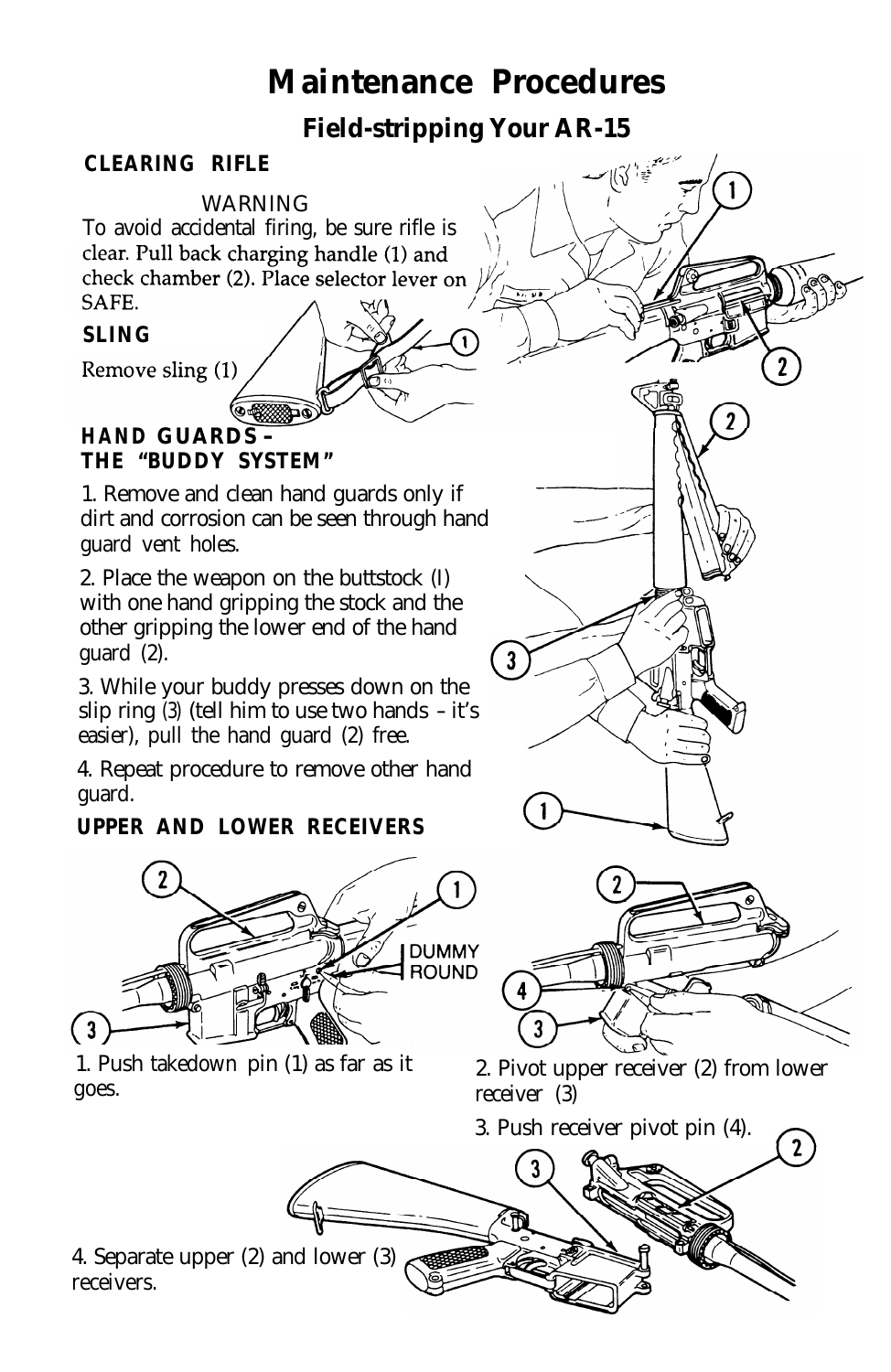#### **CHARGING HANDLE ASSEMBLY AND BOLT CARRIER ASSEMBLY**



1. Pull back charging handle assembly (1) and bolt carrier assembly **(2).**



**2.** Remove bolt carrier assembly (2).



3. Pull charging handle assembly (1) back and down and remove it.

4. Move bolt assembly (3) forward to unlocked position and remove firing pin retaining pin (4). Do not open or close split end of firing pin retaining pin (4).



5. Push in on bolt assembly (3) to put in locked position.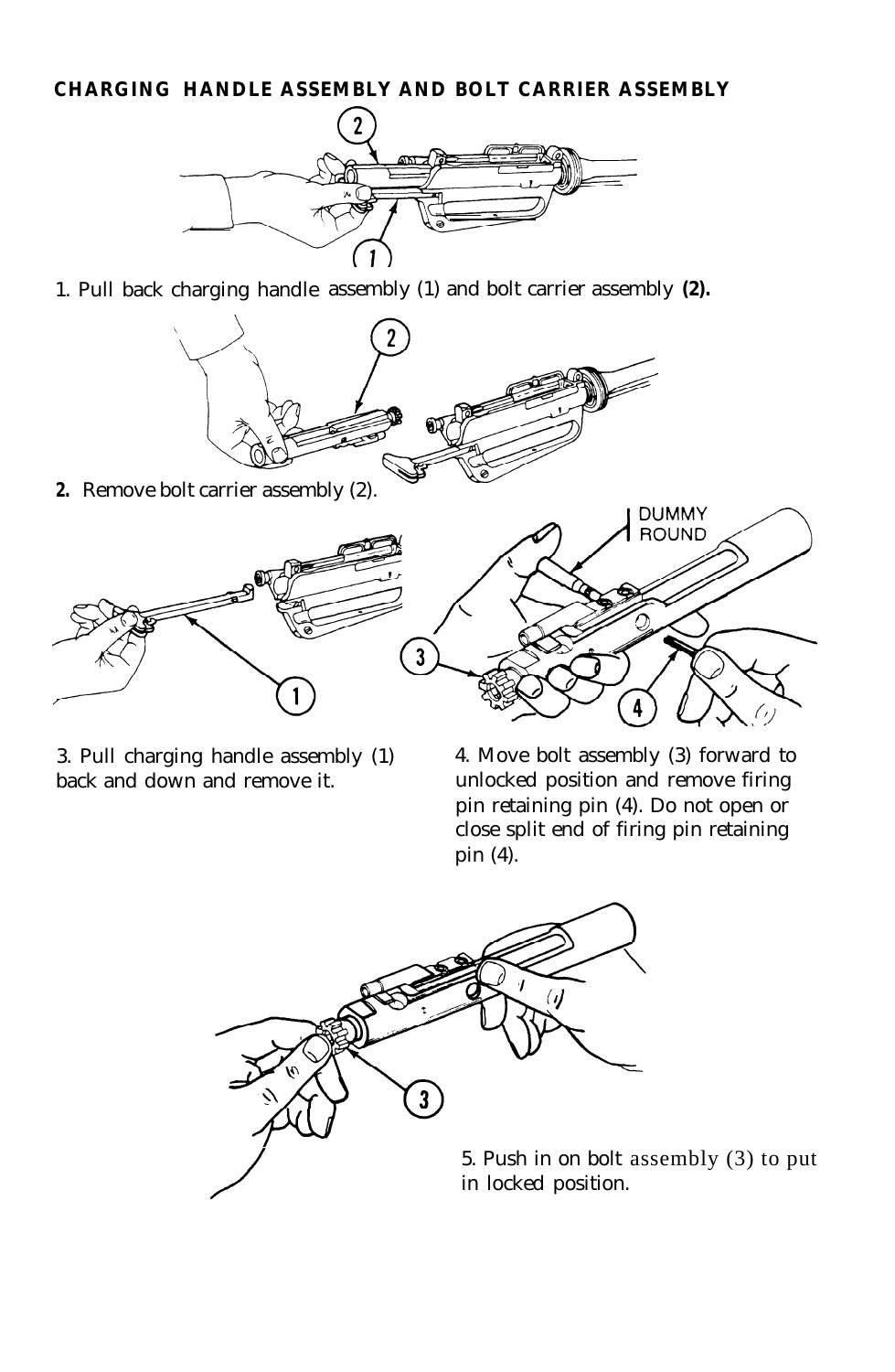#### **CHARGING HANDLE ASSEMBLY AND BOLT CARRIER ASSEMBLY (Cont.)**



6. Catch firing pin (5) as it drops out of rear of bolt carrier assembly (2).



8. Remove bolt assembly (3) from bolt carrier assembly (2).

#### **NOTE**

assembly only when dirty or damaged.



7. Give bolt cam pin (6) a l/4 turn and lift out.



9. Press top of extractor (7) to check that spring works.



10. Use round (5) to remove extractor pin (8).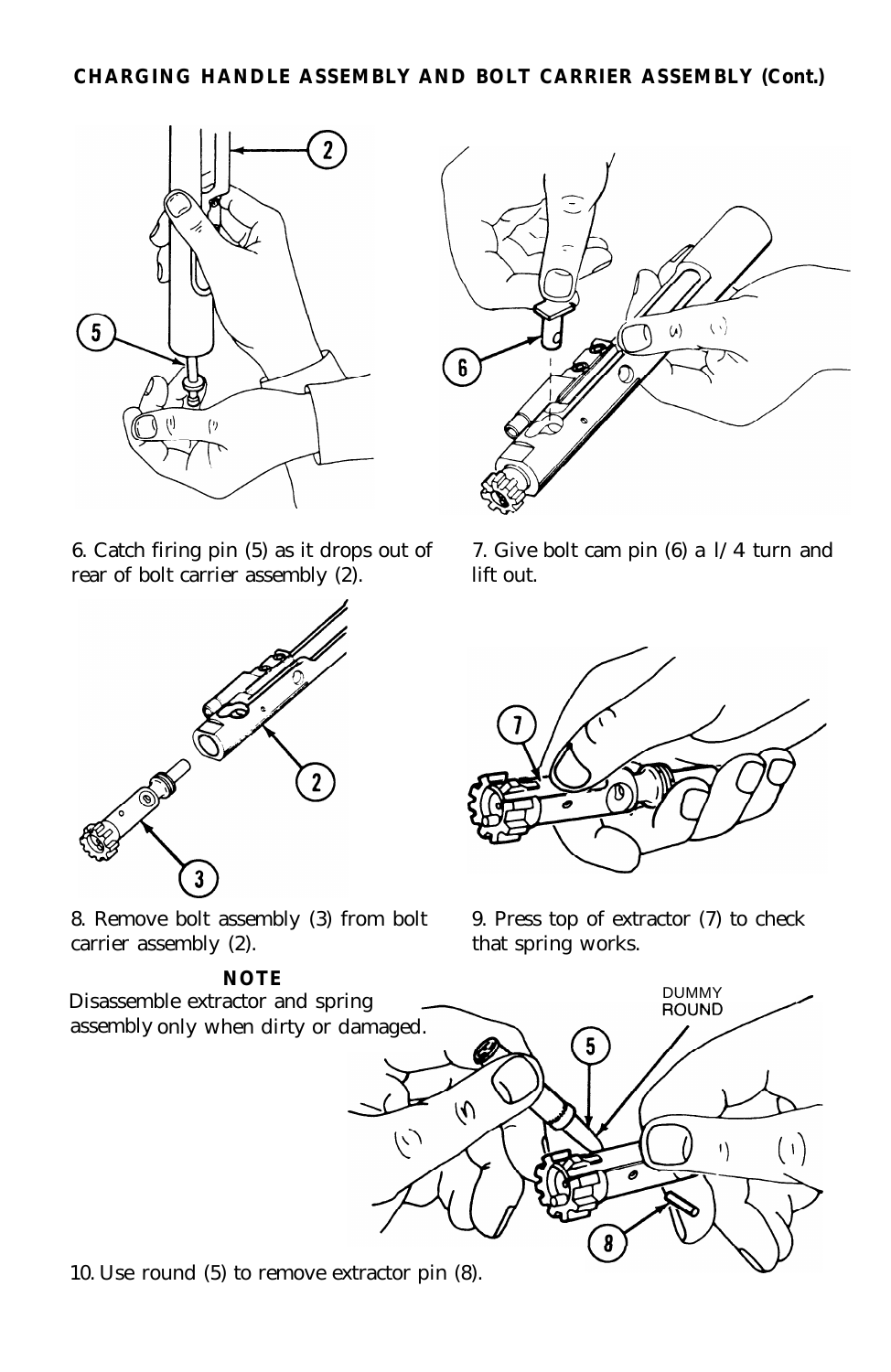#### **CHARGING HANDLE ASSEMBLY AND BOLT CARRIER ASSEMBLY (Cont.)**

**CAUTION** *Do not separate insert from spring assembly* **(9).**



2. Remove buffer (1) and spring (3). No further disassembly is advisable.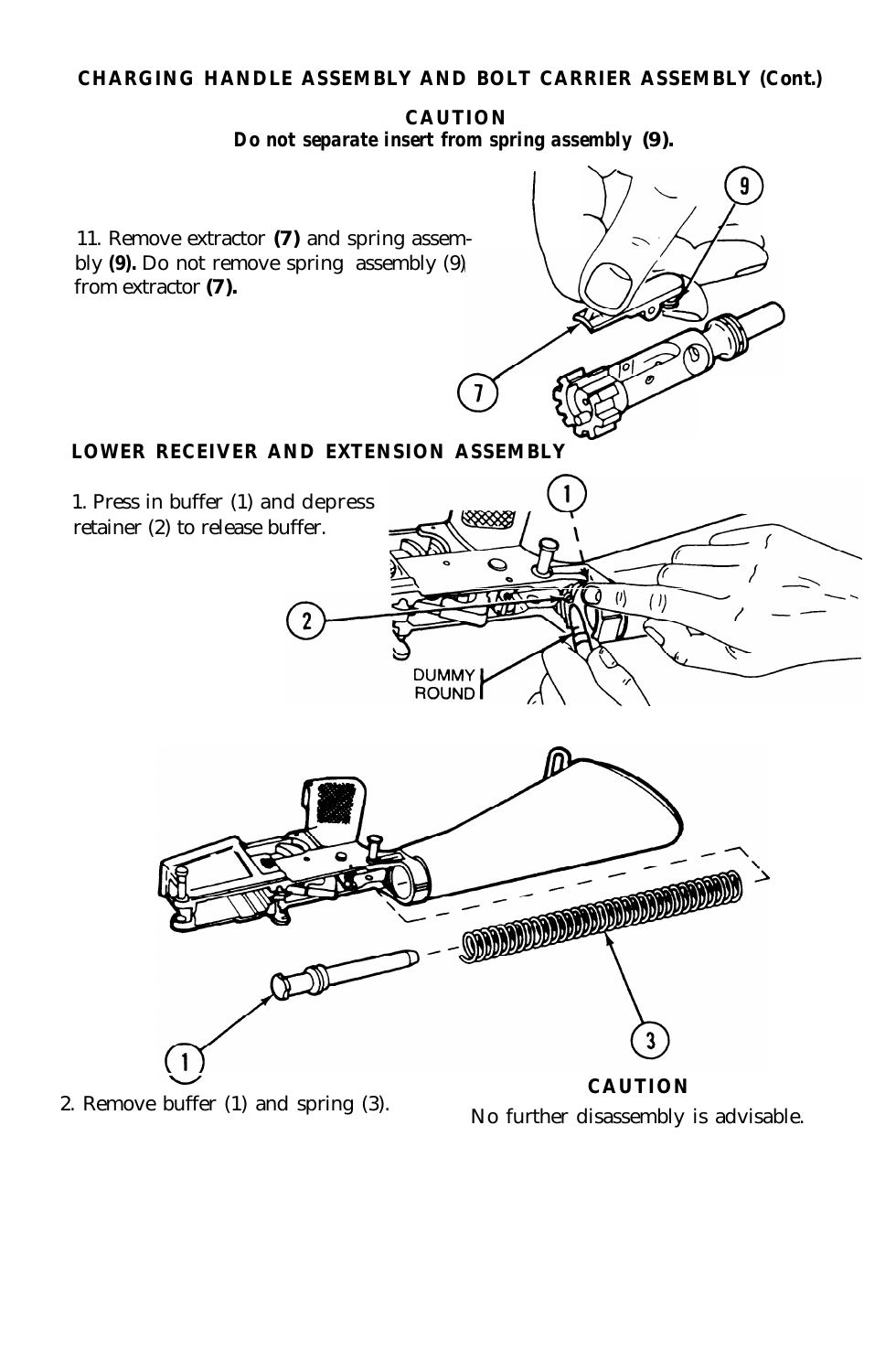## **Maintenance Procedures**

**Maintenance of Upper Receiver and Barrel Assembly**

**CLEANING**

**NOTE**

*Don't reverse direction of bore brush while it is in the bore.*



Use cleaner, lubricant and preservative (CLP) on the following areas:

A. All areas of powder fouling, corrosion, dirt and rust.

- B. Bore and chamber.
- C. Upper receiver and barrel assembly locking lugs.
- D. Gas tube.



1. Use cleaning rod, bore brush, and CLP. Run rod through chamber (2) and flash suppressor  $(3)$ .



2. Install chamber brush on cleaning rod (l), dip in CLP, and insert in chamber (2) and locking lugs (4). Clean by pushing and twisting cleaning rod.

#### **INSPECTION**



Inspect barrel (l), gas tube (2), and handguards (3) for cracks, bends, or breaks. If you think a part is bad, check with a reputable gunsmith.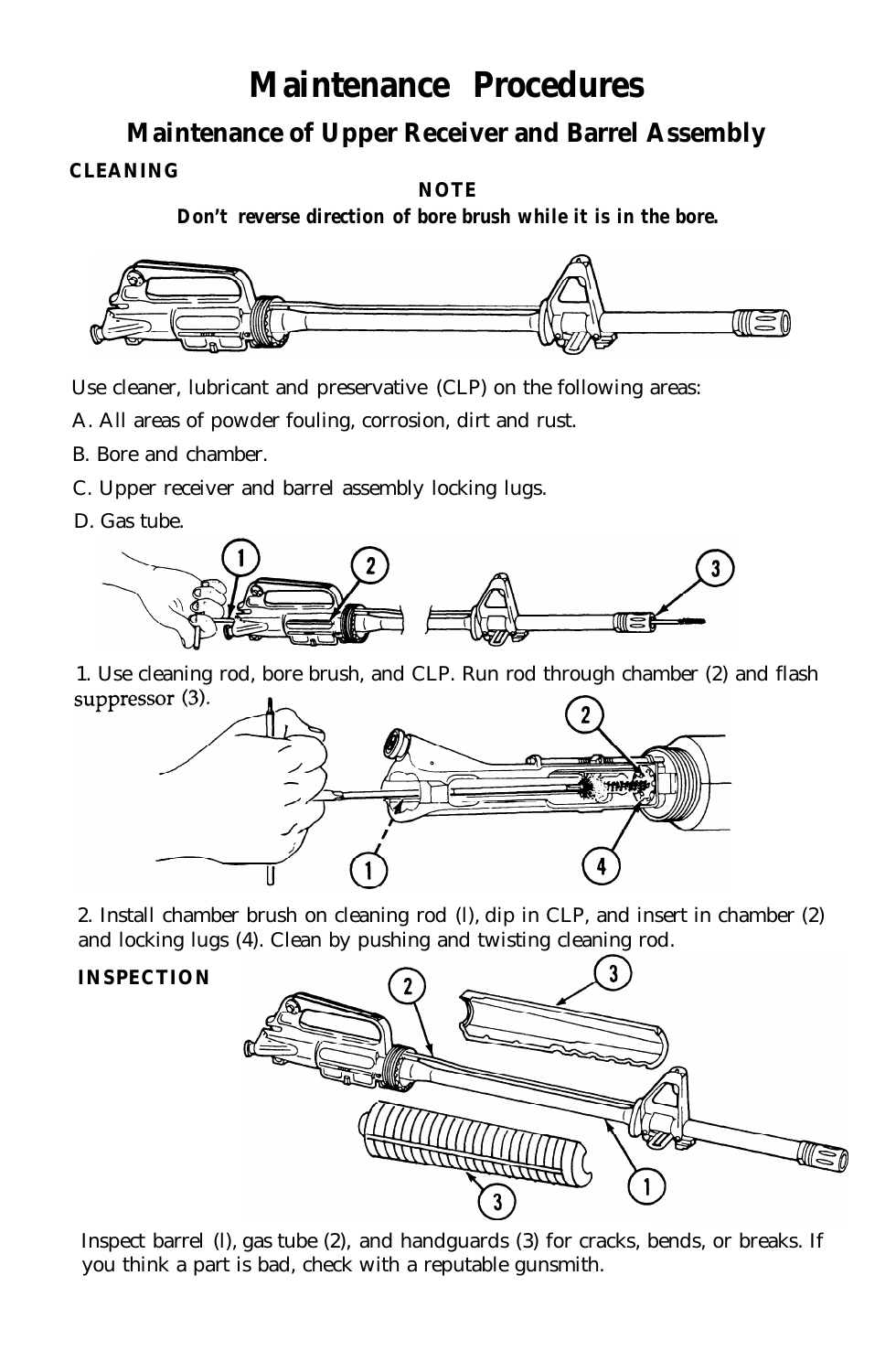## **Maintenance of Upper Receiver and Barrel Assembly (Cont.)**

## **LUBRICATION**



1. Lightly lubricate bore and chamber, outer surface of barrel and front sight, and surfaces under hand guards.

2. Start at receiver (1) and go right through the flash suppressor (2). Don't reverse directions in bore.



3. Lubricate locking lugs (3). 4. Depress front sight detent (4) several times to work CLP into the spring using a round (5).

## **Maintenance of Charging Handle Assembly and Bolt Carrier Assembly**

**CLEANING**

CAUTION

*Do not use firing pin to clean inner surfaces of bolt or bolt carrier assembly.*



1. Clean all parts and outer surfaces of the bolt carrier assembly (1) with a swab saturated with CLP.



2. Clean the bolt carrier key (2) with a worn bore brush dipped in CLP. Dry with a pipe cleaner. Use a pipe cleaner to apply a light coating of CLP to carrier key (2).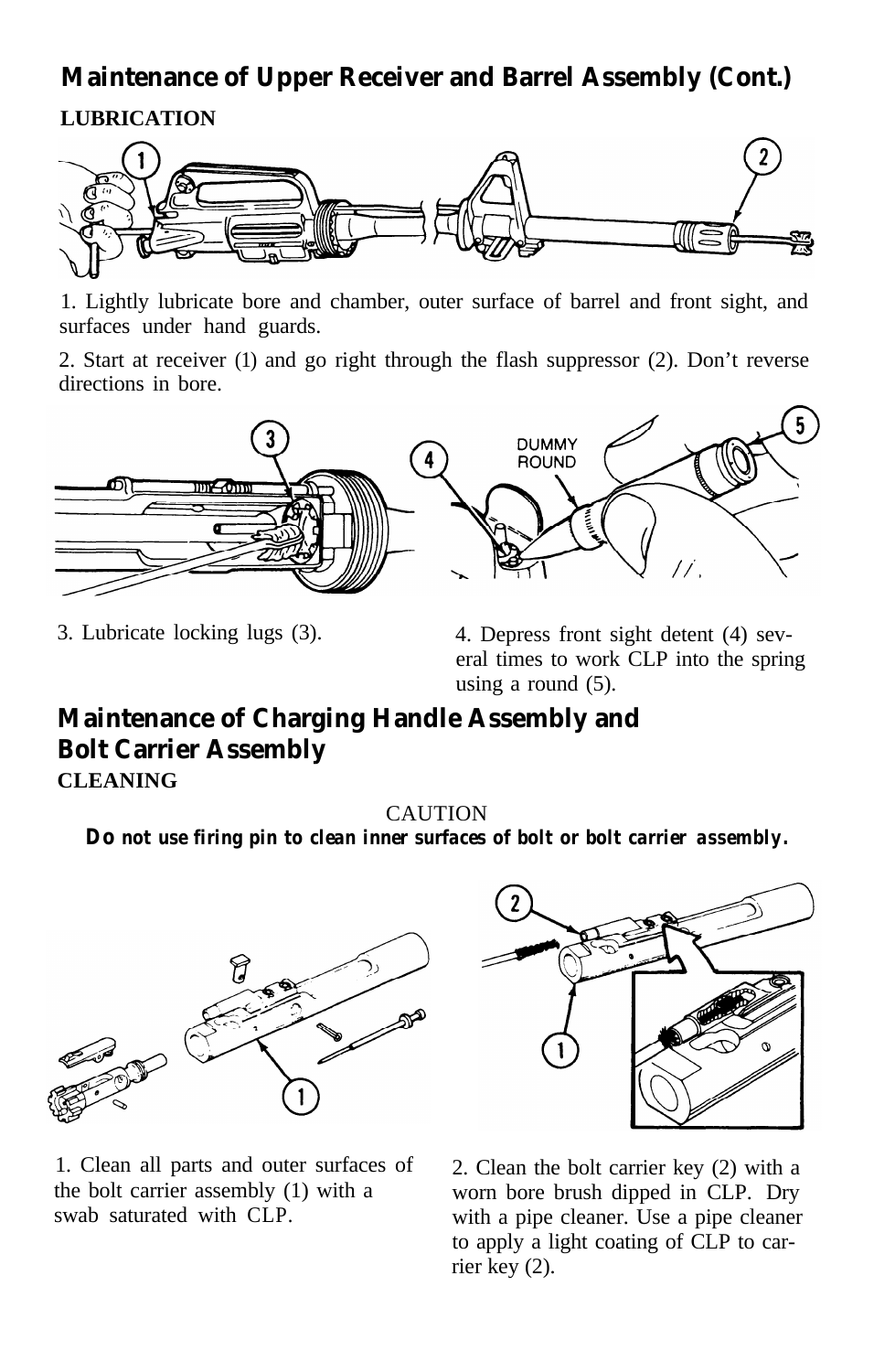#### **MAINTENANCE OF CHARGING HANDLE ASSEMBLY AND BOLT CARRIER ASSEMBLY (Cont.)**

**3.** Remove carbon deposits and dirt from locking lugs (3) with bore brush dipped in CLP.

**4.** Clean areas behind bolt rings (4) and under lip of extractor (5).

#### **INSPECTION**



1. Inspect charging handle assembly (1) for cracks, bends, or breaks.



3. Inspect firing pin retaining pin (3) for bends, breaks, or dents.

#### **LUBRICATION**

1. Lightly lubricate firing pin (1) and firing pin recess (2) in bolt assembly.

2. Generously lubricate outside of bolt cam pin (3) and firing pin retaining pin (4) with CLP. Make certain to lubricate bolt assembly cam pin hole (5), bolt rings (6), and outside of the bolt assembly (7).





*DO NOT interchange bolt assemblies between rifles.*

*2.* Inspect bolt assembly (2) for cracks and fractures, especially in the cam pin hole area.



**4.** Inspect bolt cam pin (4) for cracks or chips.

5. Inspect firing pin (5) for bends, cracks, or blunted tip.

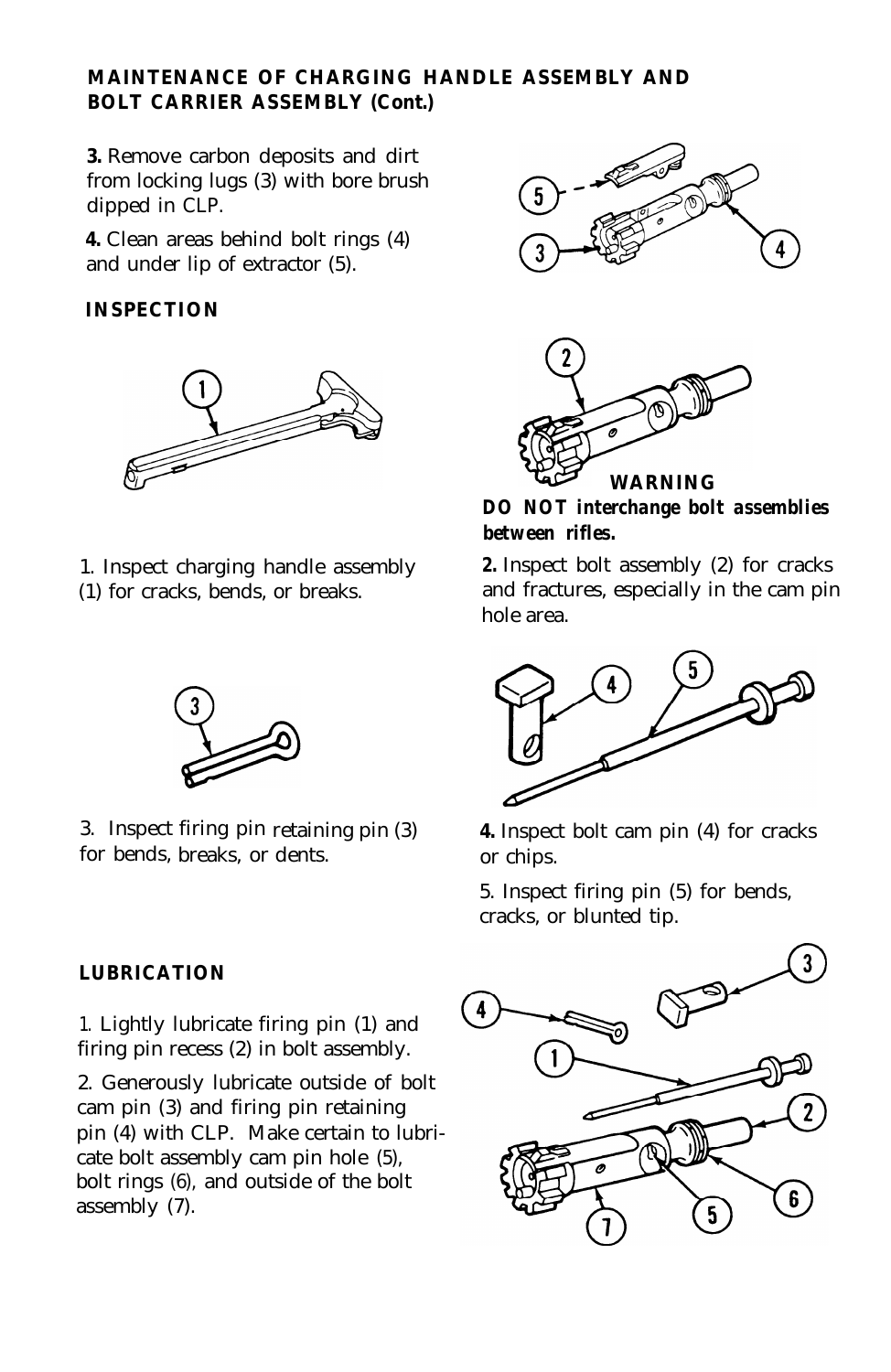#### **LUBRICATION (Cont.)**



 $10$ 

4. Lightly lubricate with CLP inner and outer surfaces of bolt carrier assembly (8). Generously lubricate slide (9) and cam pin area (10) of bolt carrier assembly (8).



3. Dry inside key of bolt carrier assembly (8). Place one drop of CLP inside kev.

5. Lightly lubricate charging handle assembly (II).

#### **CLEANING CAUTION**

*Do not use steellwire brush or any type of abrasive material to clean aluminum surfaces.*



1. Wipe dirt from trigger (1) with a *3.* Use pipe cleaner to clean buttstock swab.  $s$  screw drain hole.

*2.* Use a swab dipped in CLP and cleaning brush to clean powder fouling, corrosion, and dirt from outside parts of lower receiver and extension assembly (2).





4. Clean buffer assembly (4), spring (5), and inside lower receiver and extension assembly (2) with swab dipped in CLP. Wipe dry.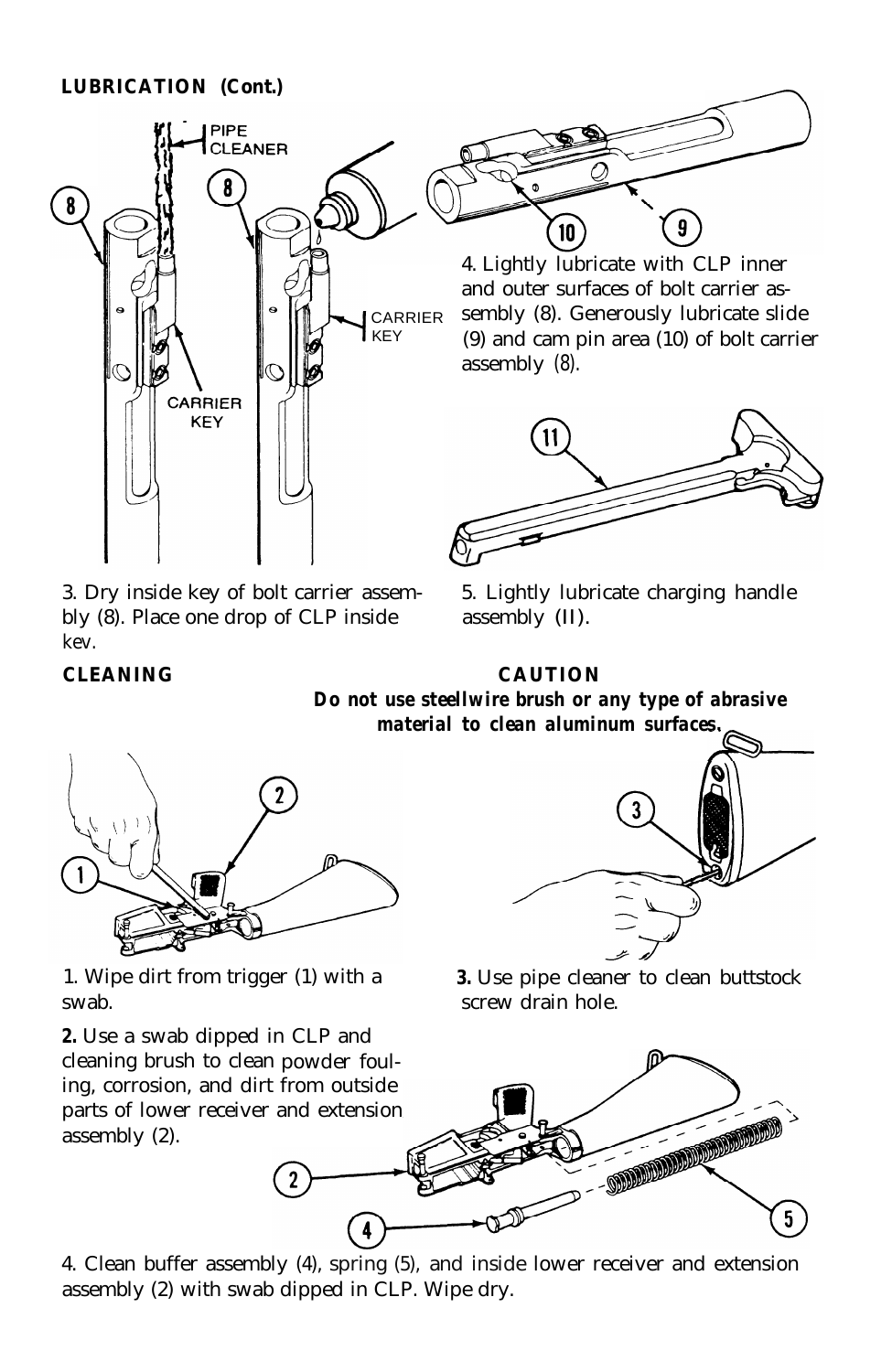## **Maintenance of Lower Receiver and Extension Assembly**

### **INSPECTION**

1. Examine lower receiver and extension assembly (1) for broken or bent trigger (2), buttstock (3), corroded or deformed lower receiver (l), cracked or damaged rifle grip (4), and bent or damaged selector lever (5). Look at inside parts of lower receiver and extension assembly (1) for cracks, dents, or breaks.

2. If you think the parts are bad, see a reputable gunsmith.

### **LUBRICATION**

1. Lightly lubricate inside of lower receiver and extension assembly (1), spring (2), and buffer assembly (3) with CLP.



and pivot pins  $(5)$  and inside parts of lower receiver and extension assembly (1) with CLP.

## **CAR-15 STOCK**

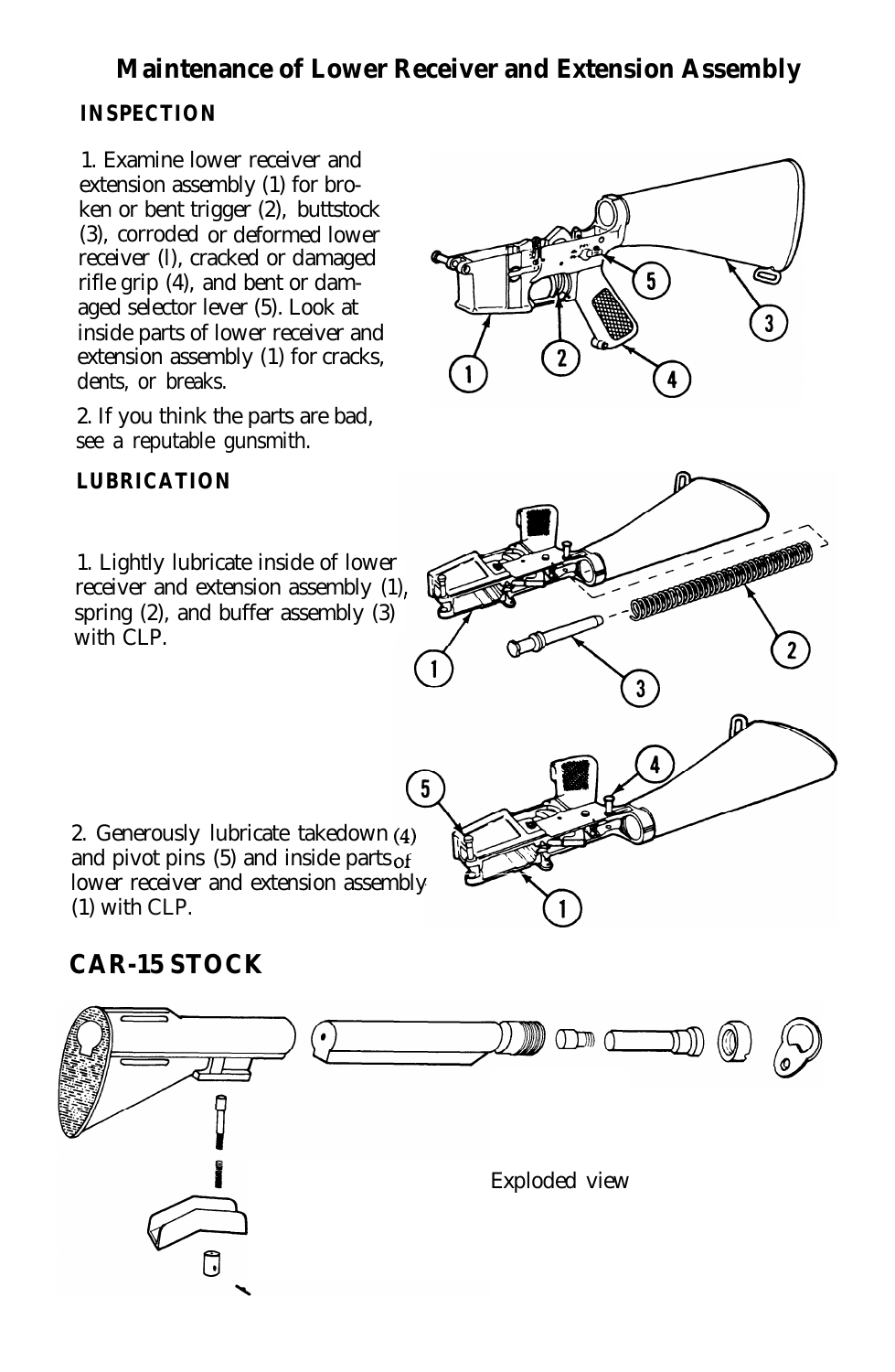## **Reassembly of AR-15 Rifle**

**LOWER RECEIVER AND EXTENSION ASSEMBLY**

Insert spring (1) and buffer (2).



### **BOLT CARRIER ASSEMBLY AND CHARGING HANDLE ASSEMBLY**

NOTE *New extractor has silicone insert with spring. Be sure not to lose it.*

1. If the spring comes loose, seat the large end of spring in the extractor.

2. Insert extractor (1) and spring assembly (2) into bolt.

3. Push extractor (1) and spring assembly (2) down. Align hole (3) with hole in bolt and insert extractor pin (4).



4. Stagger gaps in bolt rings (5) to stop gas loss.

#### WARNING

*DO NOT switch bolt assemblies between rifles.*



5. Slide bolt assembly (6) into bolt carrier assembly (7).



6. Insert bolt cam pin  $(8)$  and give it a  $1/4$  turn.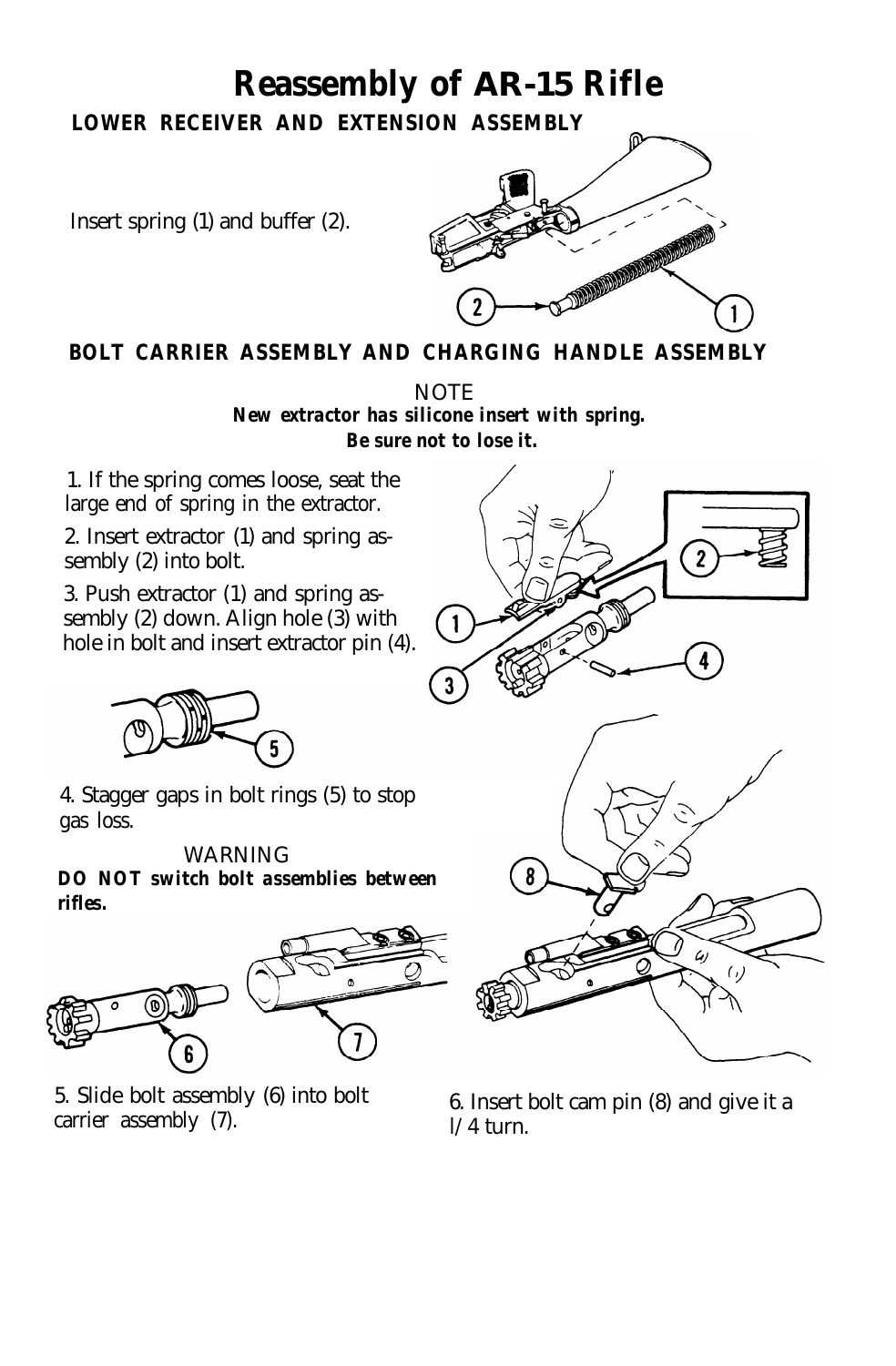#### **REASSEMBLY (Cont.)**



**7.** Drop firing pin (9) in opening and seat.

8. Pull bolt assembly (6) back and replace firing pin retaining pin (10)

#### **NOTE** *Firing pin should not fall out when bolt carrier assembly is turned upside down.*



9. Turn bolt carrier assembly (7) over and try to shake out firing pin.



10. Engage, then push, charging handle assembly (11) part way into upper receiver.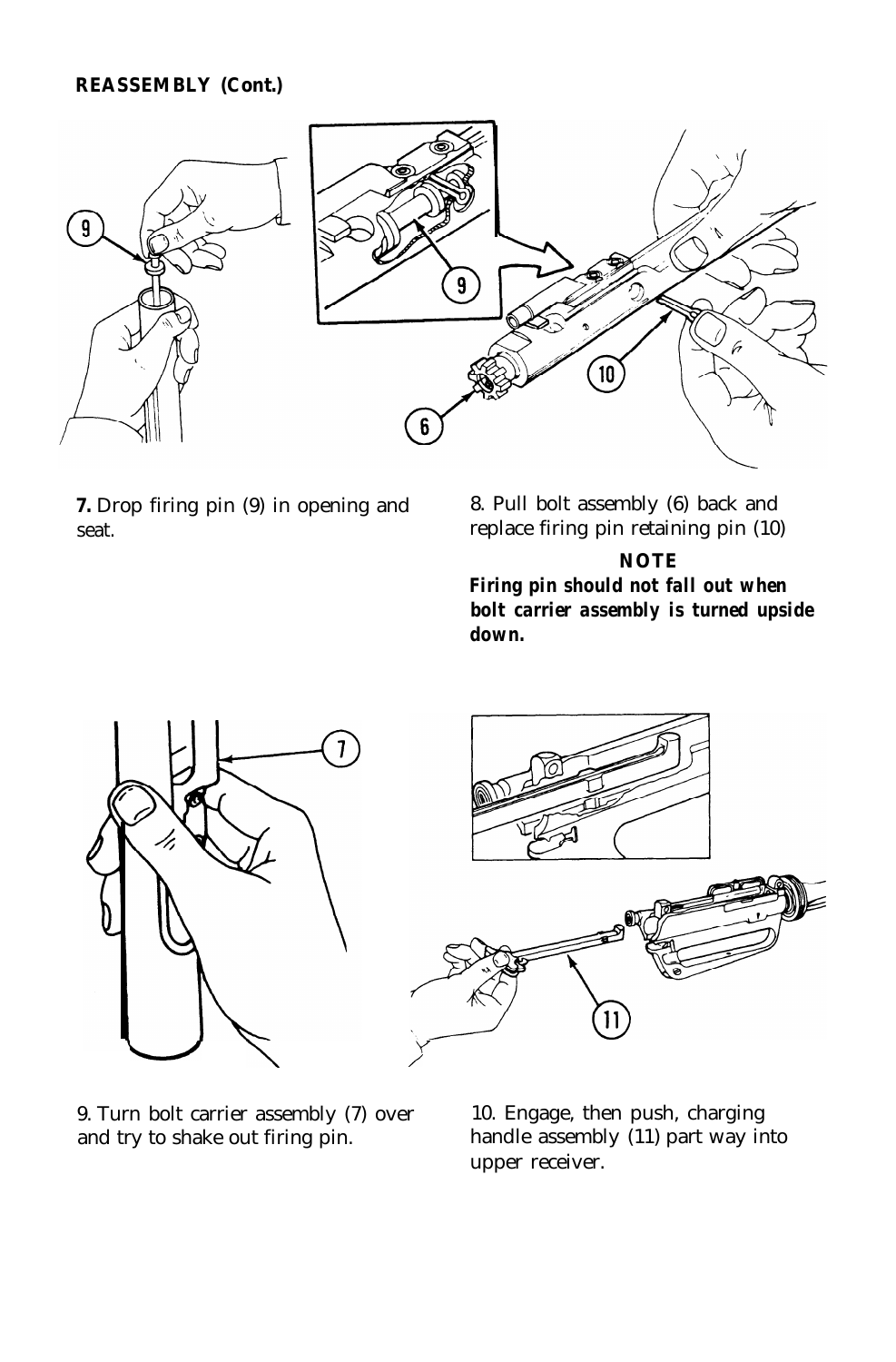#### **REASSEMBLY (Cont.)**

#### **Bolt Carrier Assembly and Charging Handle Assembly**



11 Slide bolt carrier assembly (7) into upper receiver.



12. Push charging handle assembly (11) and bolt carrier assembly (7) together into upper receiver (12).

#### **JOINING UPPER AND LOWER RECEIVERS**



- 1. Join upper receiver (1) and lower receiver (2).
- 2. Align the pivot pin holes and push pivot pin (3) in.



3. Place selector lever (4) on SAFE before closing upper receiver

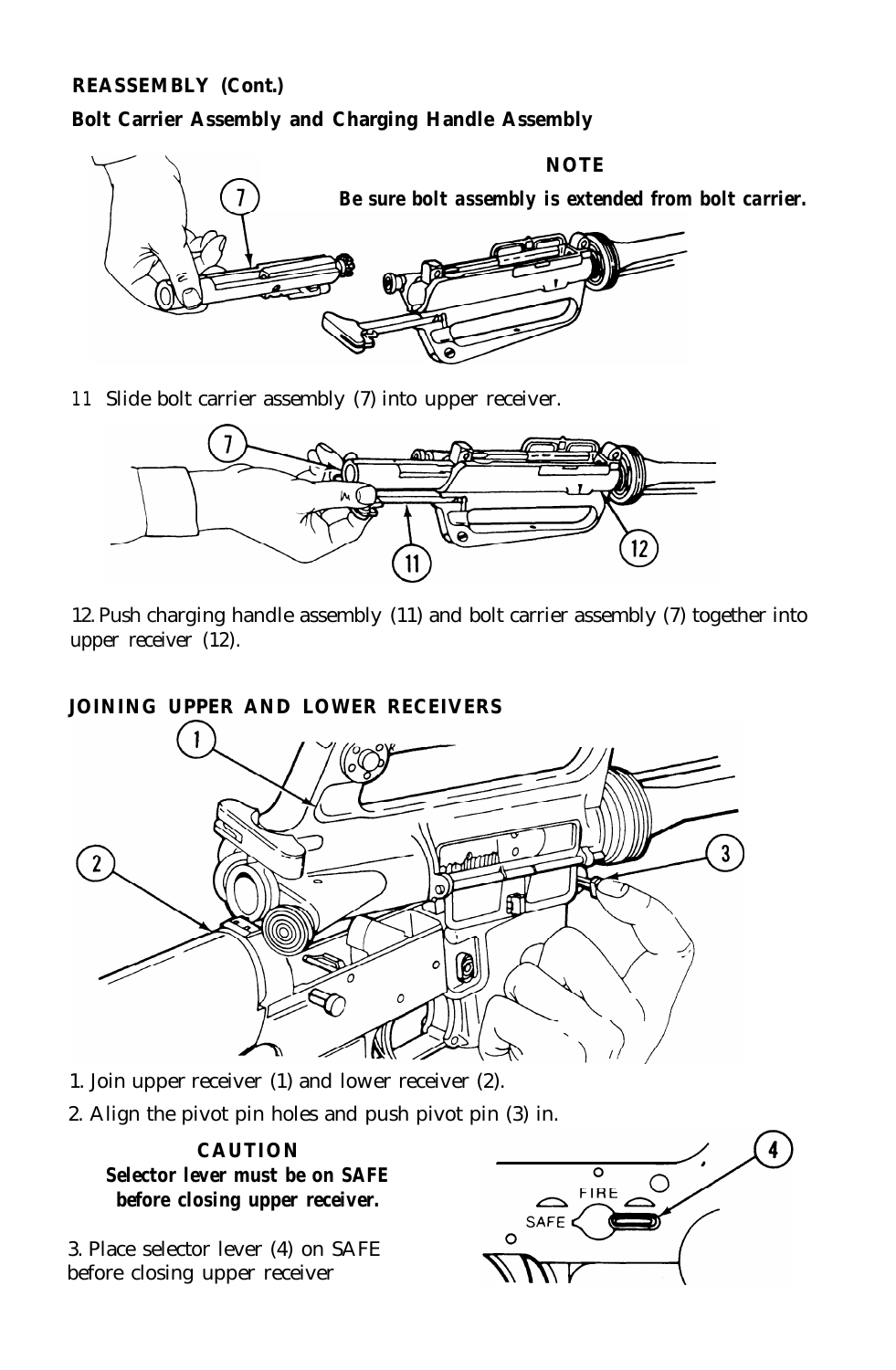#### **REASSEMBLY (Cont.)**

#### **Joining Upper and Lower Receivers**

#### **CAUTION**

*Ejection port cover must be closed before closing upper and lower receiver to prevent damage to cover.*

*4.* Close ejection port cover (5).

5. Close upper receiver (1) and lower receiver (2). Push in takedown pin (6).



#### **HAND GUARDS - THE "BUDDY SYSTEM**

1. Place the weapon on the buttstock (1) with one hand gripping the stock and the other gripping the lower end of the barrel. Insert hand guard into hand guard cap (2).

2. Have your buddy press down on slip ring (3).

3. Install hand guard (4).

4. Repeat these steps to install other hand guard.





Attach sling